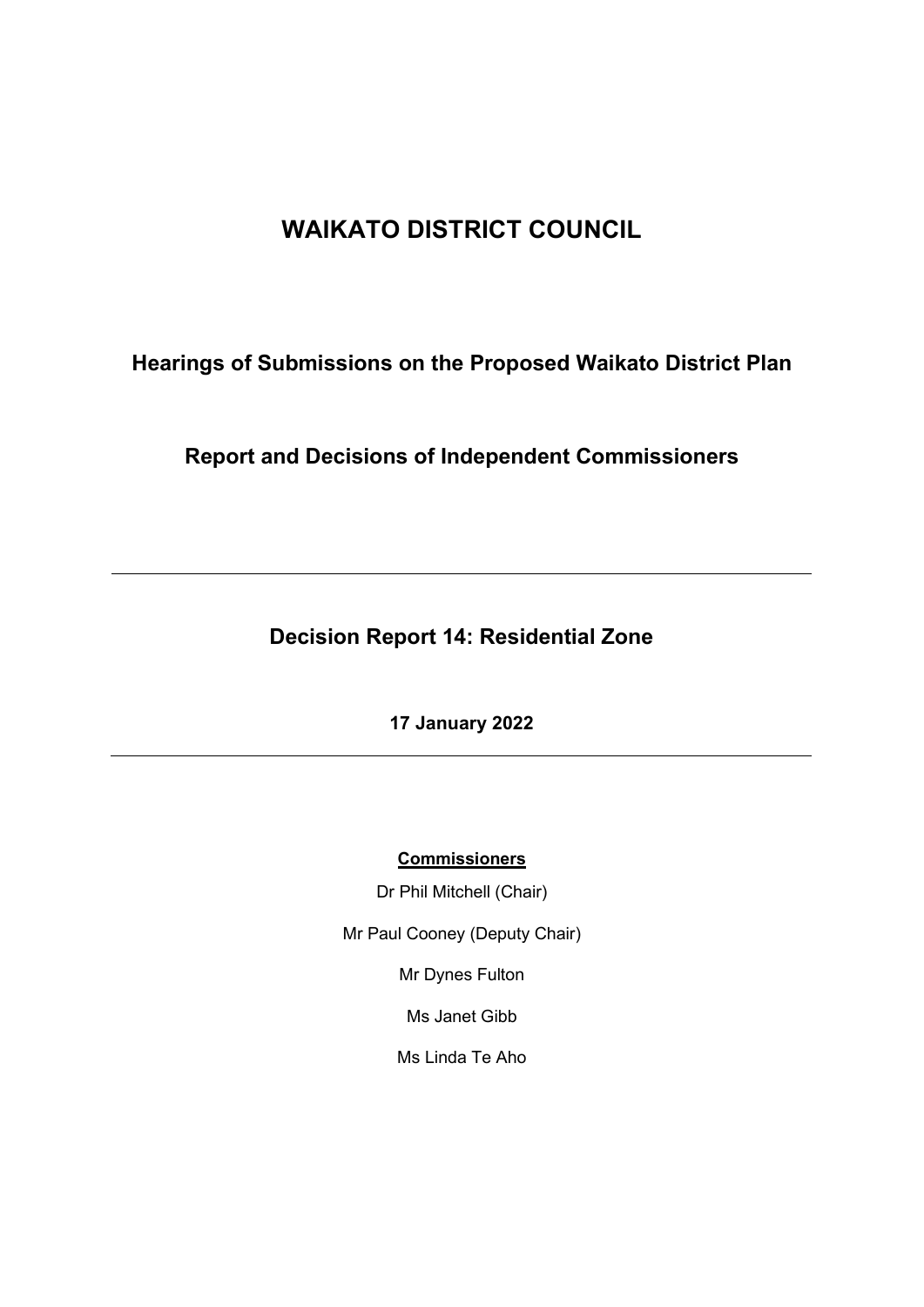# **Contents**

| 1                |     |  |  |
|------------------|-----|--|--|
| $\boldsymbol{2}$ |     |  |  |
| 3                |     |  |  |
|                  | 3.1 |  |  |
| 4                |     |  |  |
|                  | 4.1 |  |  |
|                  | 4.2 |  |  |
|                  | 4.3 |  |  |
|                  | 4.4 |  |  |
|                  | 4.5 |  |  |
|                  | 4.6 |  |  |
|                  | 4.7 |  |  |
|                  | 4.8 |  |  |
|                  | 4.9 |  |  |
|                  |     |  |  |
|                  |     |  |  |
| 5                |     |  |  |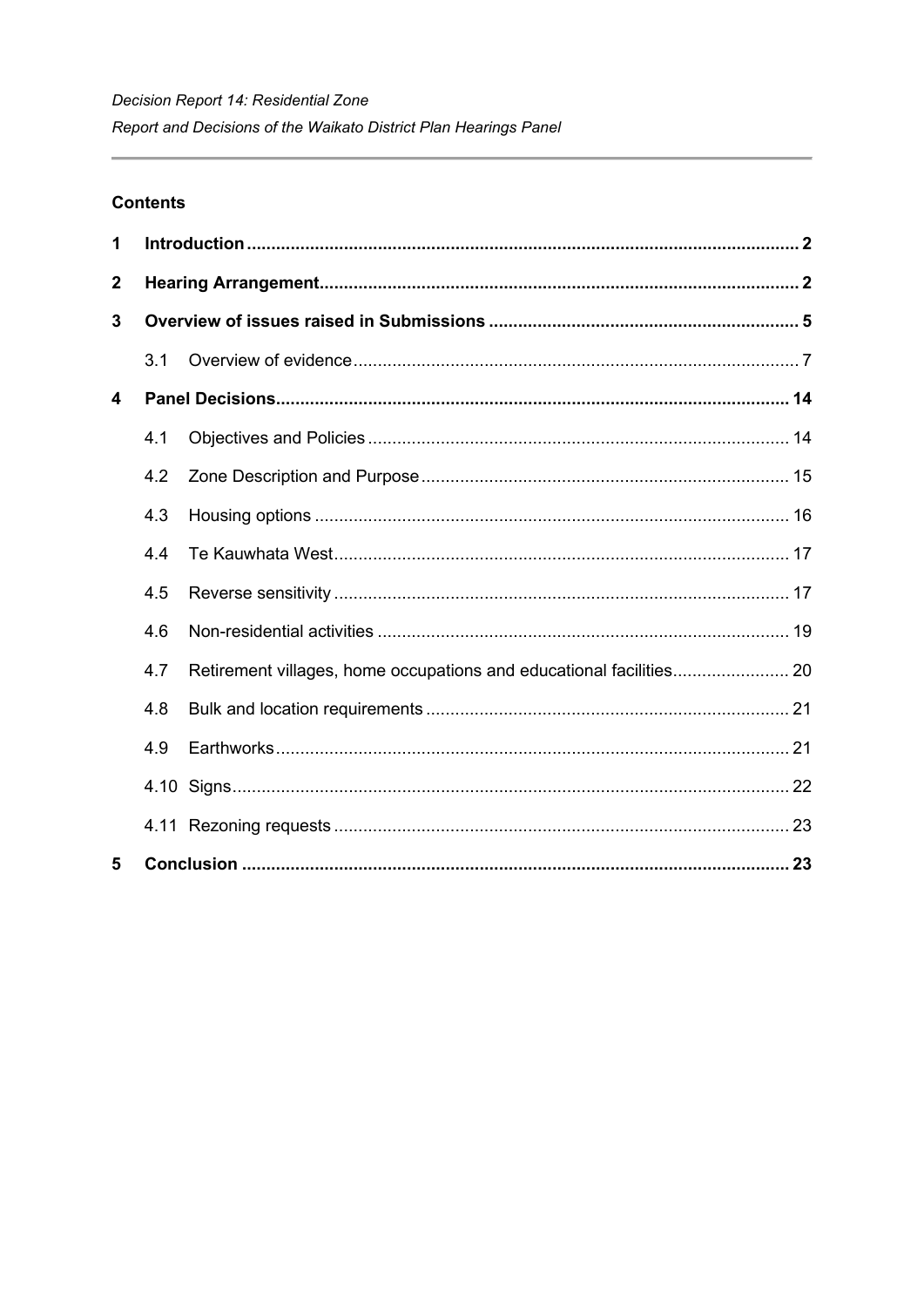# **1 Introduction**

- 1. Hearing 10 related to all the submissions received by the Waikato District Council (Council) on the Residential Zone provisions within the Proposed Waikato District Plan (PDP), including related provisions in the Urban Environment (Chapter 4) and Residential Zone (Chapter 16), as well as Definitions (Chapter 13) and Appendices and Schedules (Section D).
- 2. The purpose of the provisions located in Chapters 4 and 16 is to set the parameters in which activities, buildings and subdivision can occur in the Residential Zone. It ensures that residential development and land use activities in this zone are enabled in a coherent and consistent manner.
- 3. The Residential Zone applies to the residential areas within the district's towns (Tuakau, Pōkeno, Te Kauwhata, Raglan, Huntly and Ngaaruawaahia) and the smaller towns (Meremere, Taupiri, Gordonton, Horotiu, Te Kowhai, Whatawhata, Matangi and Rangiriri). The purpose of the Residential zone is to accommodate primarily residential and complementary activities, such as home occupations, childcare centres, health care facilities. For the main towns, the location of the Residential Zone and the activities within the zone also support the nearby Business and Business Town Centre Zones.

# **2 Hearing Arrangement**

4. The hearing was held in person on 25 and 26 February 2020 in Council's offices at 15 Galileo Street, Ngaaruawaahia. All of the relevant information pertaining to this hearing (i.e., section 42A reports, legal submissions and evidence) is contained on Council's website.

| Submitter organisation | Attendee at the hearing                                                |
|------------------------|------------------------------------------------------------------------|
| Council                | Alan Matheson and Louise Allwood (co-authors<br>of section 42A report) |
| Kāinga Ora             | Daniel Sadlier (legal counsel)                                         |
|                        | Alex Devine (legal counsel)                                            |
|                        | Philip Stickney (planning)                                             |
|                        | Cameron Wallace (urban design)                                         |
|                        |                                                                        |

5. The Panel heard from the following parties on the Residential Zone provisions of the PDP: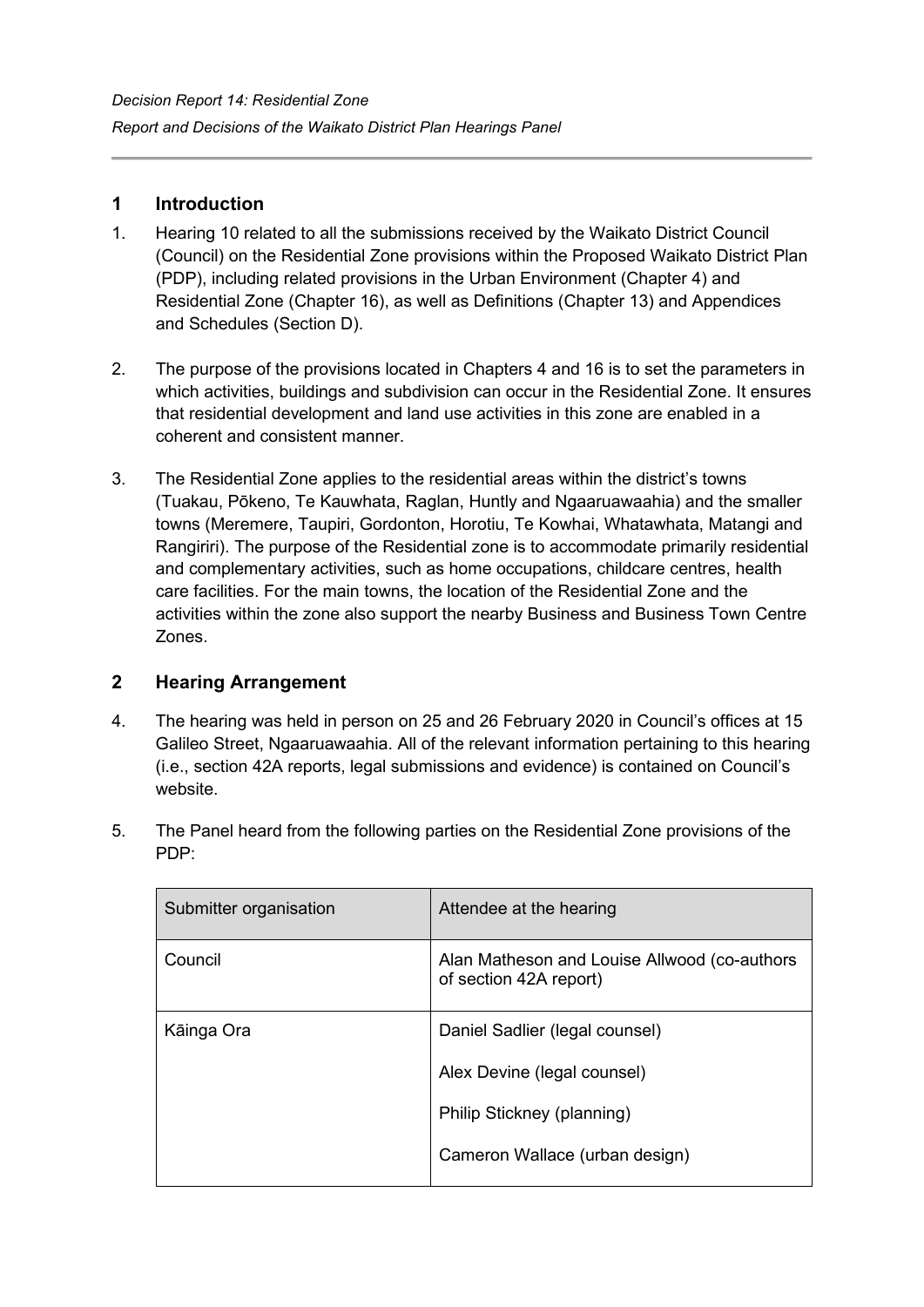# *Decision Report 14: Residential Zone Report and Decisions of the Waikato District Plan Hearings Panel*

|                                                             | Philip Osborne (economics)                           |
|-------------------------------------------------------------|------------------------------------------------------|
| Te Kauwhata Lands Ltd                                       | Dr Joan Forret and Pervinder Kaur (legal<br>counsel) |
|                                                             | lan McAlley                                          |
|                                                             | Stephen Gascoigne (planning)                         |
| Pokeno Village Holdings                                     | <b>Chris Scrafton</b>                                |
| <b>Hamilton City Council</b>                                | Laura Gault                                          |
| <b>Waikato Regional Council</b>                             | <b>Miffy Foley</b>                                   |
| Horticulture NZ                                             | Vance Hodgson                                        |
| <b>Terra Firma Resources Ltd</b>                            | Lucy Smith                                           |
| <b>Hynds Pipes</b>                                          | <b>Chanel Hargraves</b>                              |
| Waka Kotahi New Zealand<br><b>Transport Agency</b>          | <b>Tanya Running</b>                                 |
| <b>Sandra Ellmers</b>                                       | In person                                            |
| Fire and Emergency New<br>Zealand                           | Craig Sharman                                        |
| Ports of Auckland                                           | <b>Mark Arbuthnot</b>                                |
| Whaingaroa Housing                                          | Fiona McNabb                                         |
|                                                             | Hannah Palmer (planning)                             |
| Annie Chen Shui, CSL Trust and<br><b>Top End Properties</b> | Peter Fuller (legal counsel)                         |
|                                                             | David Gibbs (urban design)                           |
|                                                             | Sir William Birch (proposal overview)                |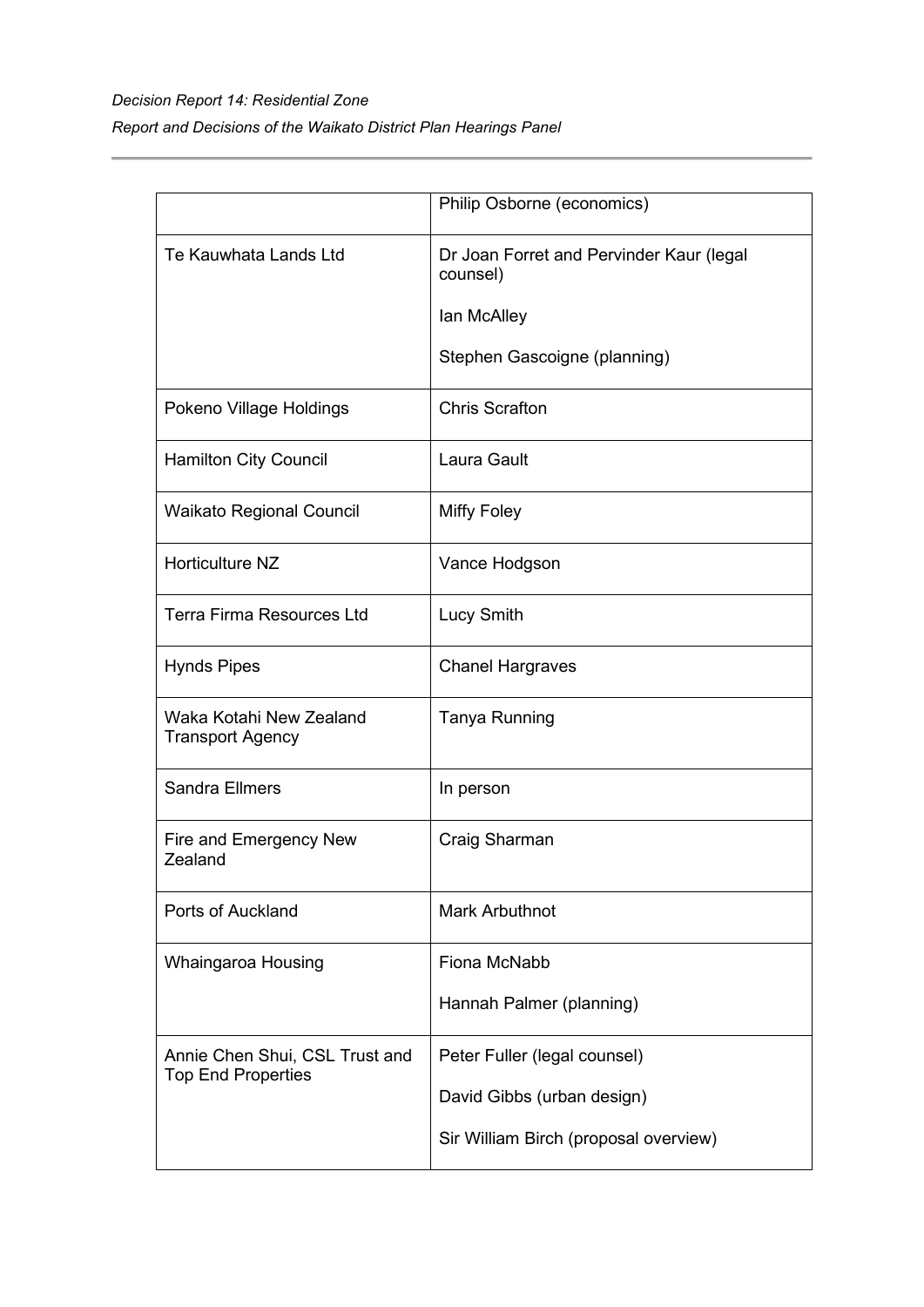|                              | James Oakley (planning) |
|------------------------------|-------------------------|
| Simon Upton                  | In person               |
| Isabelle and Spencer Wheeler | In person               |
| <b>Shaun McGuire</b>         | In person               |
| <b>Waikare Golf Club</b>     | Patricia Gutry          |
| Perry Group                  | <b>Aaron Collier</b>    |

- 6. Although they did not attend the hearing, written material and/or evidence was filed by the following parties:
	- a. A joint statement from Vodafone New Zealand Ltd, Chorus New Zealand Ltd and Spark New Zealand Trading Ltd;
	- b. Leigh Shaw for The Surveying Company (TSC);
	- c. Bevan Houlbrooke on behalf of Greig Metcalfe;
	- d. Alec Duncan on behalf of the Ministry of Education;
	- e. Mark Tollemache on behalf of Havelock Village Ltd, including a rebuttal statement;
	- f. Tim Lester on behalf of Blue Wallace Surveyors Ltd;
	- g. Chanel Hargrave on behalf of Campbell Tyson;
	- h. Jeremy Brydon on behalf of Counties Power;
	- i. Nicola Rykers on behalf of Synlait Milk Ltd; and
	- j. Stephen Chiles on behalf of Waka Kotahi New Zealand Transport Agency (Waka Kotahi).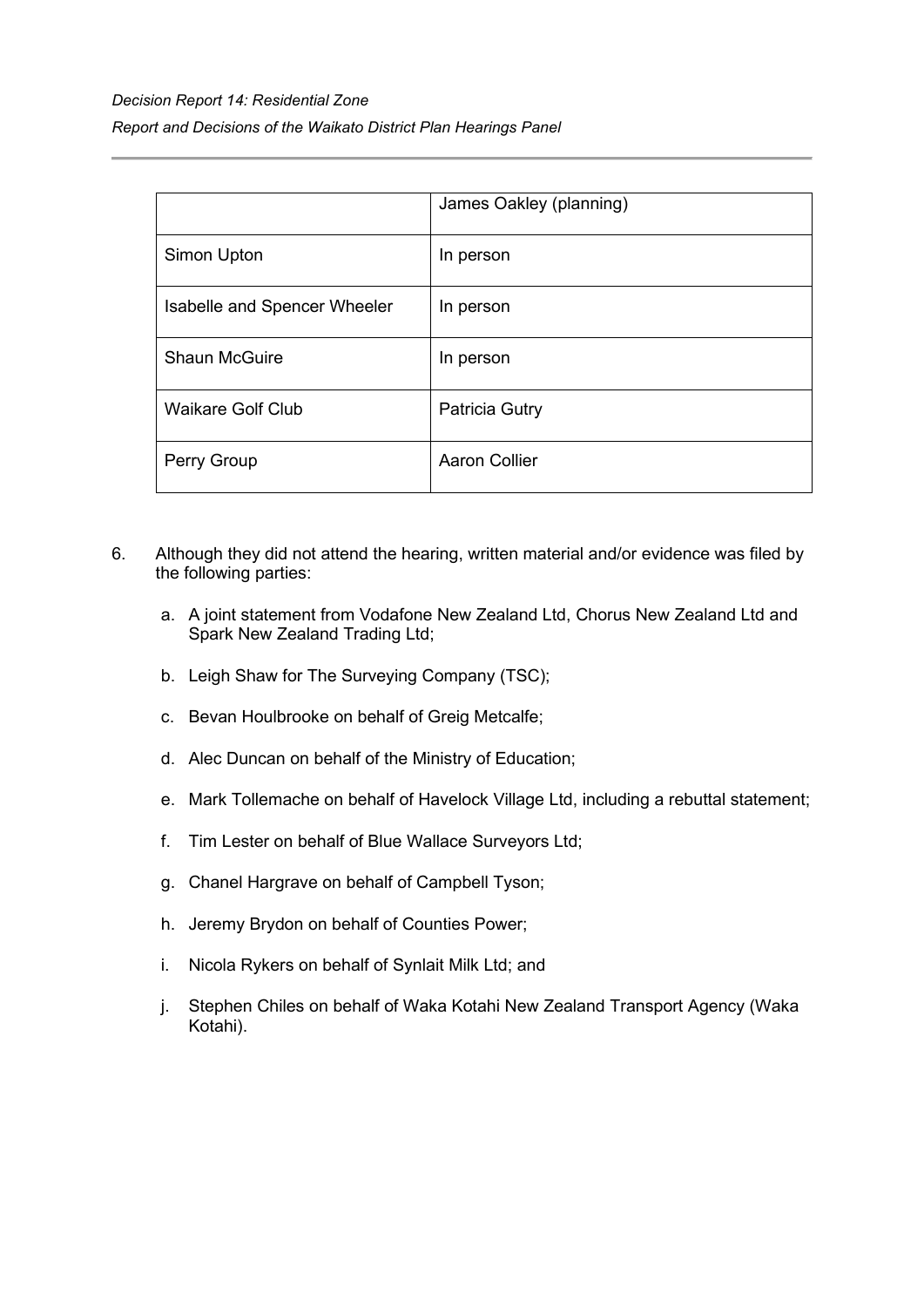# **3 Overview of issues raised in Submissions**

- 7. In the section 42A report, Mr Matheson and Ms Allwood set out the full list of submissions received pertaining to the Residential Zone provisions. In brief, the key matters of relief sought by the submitters relate to:[1](#page-5-0)  $\,$ 
	- (a) Crime Prevention Through Environmental Design (CPTED) inclusion of policies and provisions requiring compliance with national guidelines for CPTED;
	- (b) Emergency service facilities objectives, policies and provisions to cater for these activities;
	- (c) Retirement villages amendments to policies, an enabling activity status, relaxed maximum height, removal of minimum net site area, removal of public transport requirement and amendments to outdoor living courts;
	- (d) Reverse sensitivity inclusion of policies and setbacks to address reverse sensitivity, particularly where the Residential Zone adjoins Rural and Industrial Zones, including existing industrial activities, intensive farming and general farming/horticulture activities. A number of submissions were also received in relation to the Harrisville Motocross Track.
	- (e) Earthworks provisions to remove or increase setback requirements, alter maximum volume and areas and alterations to importing 'cleanfill';
	- (f) Sign provisions to exclude any type of signage on Heritage Items and Maaori Sites of Significance, change the number and size and durations of real estate signs;
	- (g) Building height and daylight admission amendments to the daylight angle and height, seeking to increase the maximum height limit, and the location where height is measured from;
	- (h) Building coverage –changes to the maximum building coverage (primarily seeking to increase it);
	- (i) Road setbacks to alter road setbacks, including for indicative roads and setbacks from state highways and how indicative roads are dealt with once formed;
	- (j) Building setbacks to include new building setbacks from the Rural Zone, intensive farming activities and railway corridors. Submissions relate primarily to reverse sensitivity;

<span id="page-5-0"></span><sup>1</sup> Section 42A Report Hearing 10: Residential Zones, dated 20 January 2020, Paragraph 28.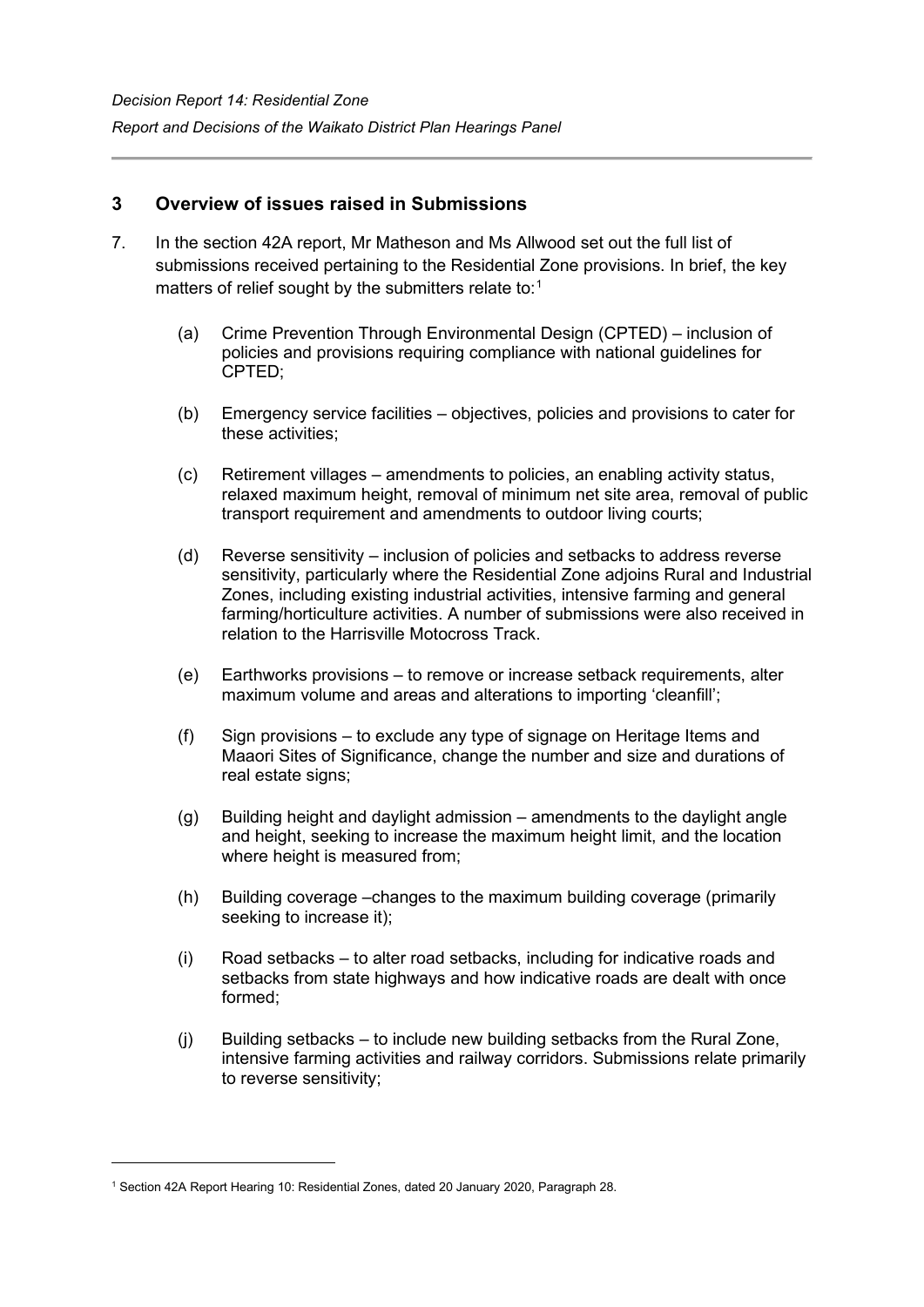- (k) Setbacks from waterbodies exclusions for maimais and setbacks to be required from named rivers/streams;
- (l) Land use activities in relation to the rules pertaining to prohibited, permitted, restricted discretionary, discretionary, and non-complying activities. The matters generally submitted on related to:
	- activity status becoming less restrictive;
	- home stays and boarding houses requiring registration;
	- provision of show homes as a permitted activity;
	- more or less restrictive conditions for activities (such as multi-unit development);
	- more flexibility for development at Puketirini;
	- provision of education facilities; and
	- more controls around home occupations.
- (m) Housing options in relation to the provisions relating to housing options, such as dwellings, minor dwellings and multi-unit developments. Many were seeking to create more enabling higher density provisions within the PDP, largely around the removal or reduction in minimum net site areas and provisions for two or more dwellings on a site as a permitted activity;
- (n) Outdoor living courts to reduce the minimum dimension and living court requirements, change to living court orientation, and changes in activity status;
- (o) Service courts to reduce the minimum area and dimensions and alteration of the activity status from discretionary to restricted discretionary where the permitted activity rules cannot be met;
- (p) Affordable housing generally seeking the incorporation of affordable housing provisions into the plan;
- (q) Medium Residential Housing Area the creation of an additional residential zone or area enabling medium density housing;
- (r) Noise address drafting errors and update the metrics of the standards, with two others seeking specific provisions for noise associated with education facilities and intensive farming;
- (s) Subdivision the majority of submissions sought amendments to correct drafting or grammatical errors. There are also a number of submissions that sought the subdivision provisions of the Operative District Plan – Franklin Section be included and reduction in minimum dimensions for subdivided lots. Other submissions sought the inclusion of subdivision for infrastructure; and
- (t) Drafting errors and/or similar grammatical/consistency errors.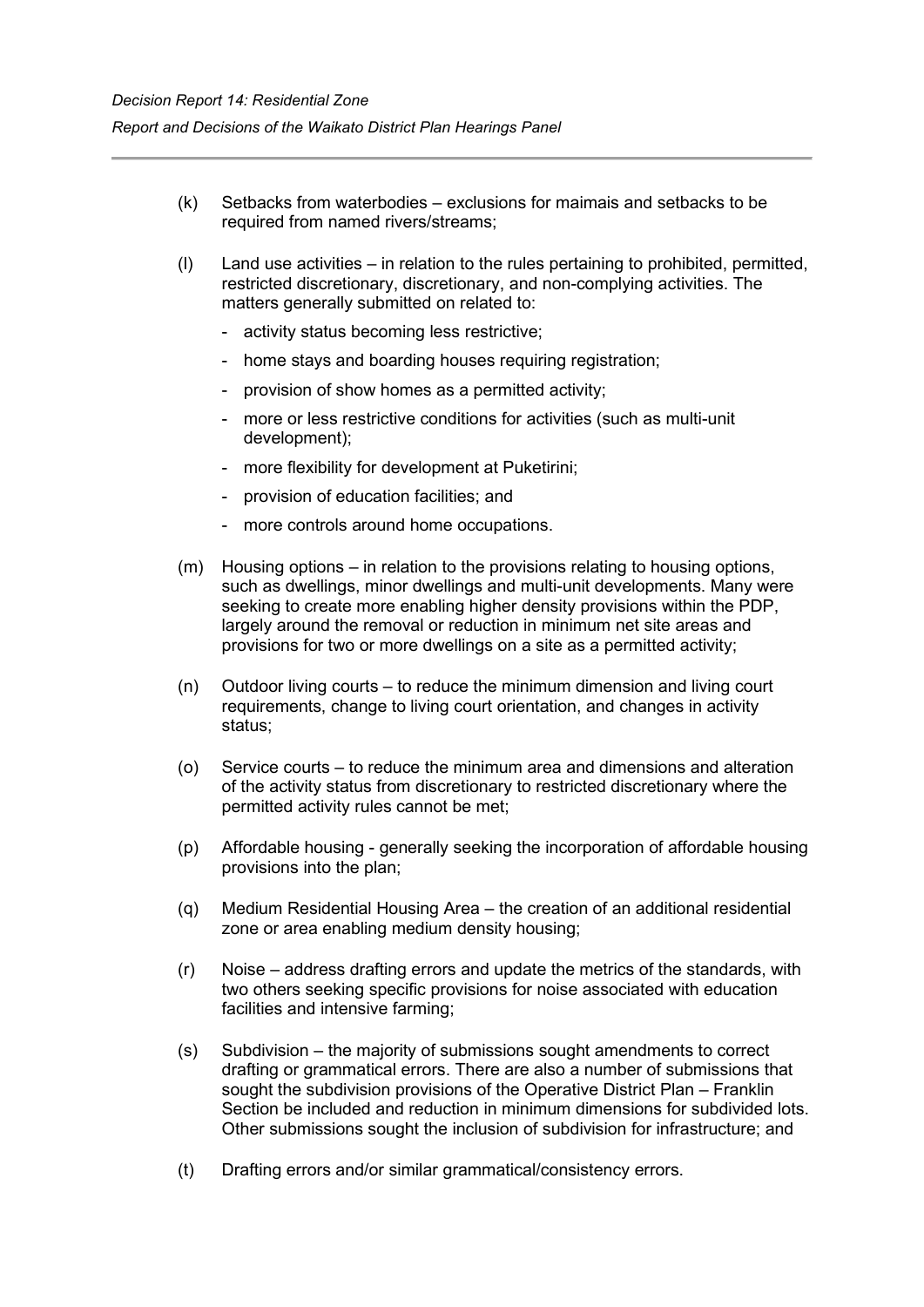### **3.1 Overview of evidence**

- 8. This section summarises the key matters raised by submitters at the hearing, in the order in which they appeared.
- 9. Mr Daniel Sadlier presented legal submissions on behalf of Kāinga Ora Homes and Communities (Kāinga Ora), focussing on the key matters sought in the relief sought being: a lack of alignment between higher level policy and lower order provisions and rules within the PDP; the appropriateness of the proposed Medium Density Residential Zone (MDRZ) and the proposal by the section 42A reporting planners with respect to the drafting of a revised set of MDRZ provisions; and building setbacks from the rail corridor and state highway network.
- 10. Mr Philip Osborne provided economic evidence in support of the relief sought by Kāinga Ora. With reference to the higher order directions and objectives of the PDP, he identified the importance of enabling a competitive environment in which the market could provide intensified housing to enable the achievement of urban consolidation outcomes. In his view, the MDRZ was more likely to achieve these outcomes than the Residential Zone. He concluded that the provisions as proposed by Kāinga Ora would better meet the objectives of the PDP from an economic perspective.
- 11. Mr Cameron Wallace presented urban design evidence in support of the relief sought by Kāinga Ora. While Mr Wallace supported the overall strategic direction of the PDP, he concluded that in practice the provisions of the Residential Zone will perpetuate a status quo approach to managing growth in a manner that is inconsistent with good urban design practice and the strategic direction of the PDP. In his view, the provisions proposed by Kāinga Ora would better meet the objectives of the PDP from an urban design perspective.
- 12. Mr Philip Stickney presented planning evidence in support of the relief sought by Kāinga Ora. Mr Stickney's evidence identified a misalignment between the strategic directions and associated objectives, which seek "forward looking" outcomes, and the zone-specific policy framework and provisions, which essentially seek retention of the status quo. In this context, he considered the introduction of a MDRZ to be appropriate, necessary and entirely consistent with the higher order planning documents and would also be supported from a section 32 perspective. Mr Stickney's evidence also provided a detailed overview of the specific zone provisions sought by Kāinga Ora. He concluded that from a planning perspective the provisions proposed by Kāinga Ora would better meet the objectives of the PDP.
- 13. Dr Joan Forret and Ms Pervinder Kaur presented legal submissions on behalf of Ian McAlley (Te Kauwhata Land Ltd (TKL)), the owner of 16.5 hectares of land within the Te Kauwhata West Residential Zone. Dr Forret stated that the PDP did not contain a structure plan for the subject area and on that basis, she submitted that specific reference to Te Kauwhata West should be removed and that the area be fully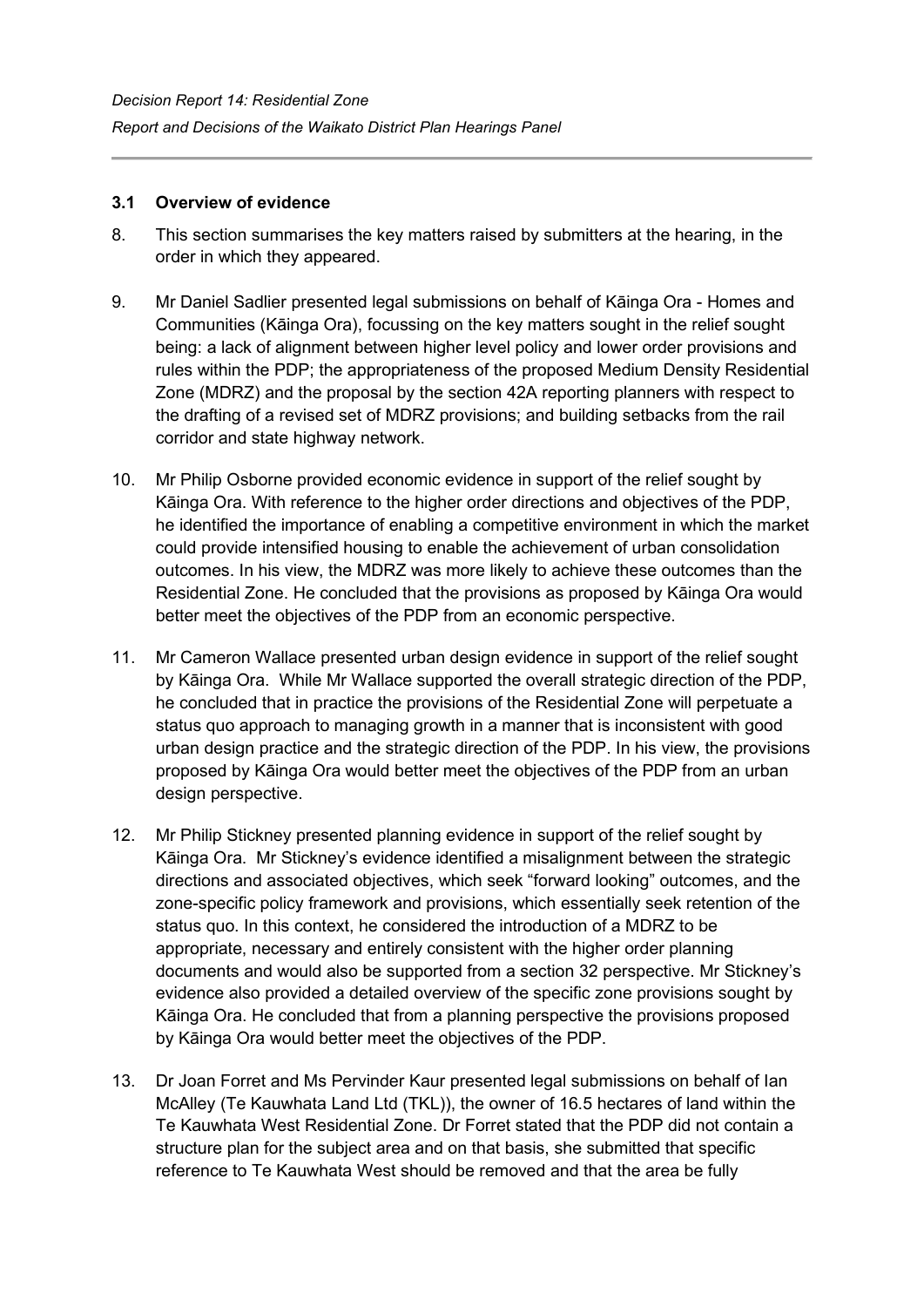integrated into the general Residential Zone, particularly as there is no policy support for the separation and no supporting section 32 analysis for treating the land differently from other adjoining residential areas. In addition, she opposed the requirement to comply with a 'future' structure or master plan in the Residential Zone provisions generally on the basis that such references created unacceptable uncertainty.

- 14. Mr Stephen Gascoigne presented planning evidence on behalf of TKL. He considered that there is no evidential support for a separate set of provisions applying to Te Kauwhata West and nor is there any need for the Te Kauwhata West Residential Area overlay to be identified in the planning maps. He concluded that the use of the general Residential Zone provisions is a more appropriate method of managing residential subdivision and development in the Te Kauwhata West area and would be a more efficient and effective way of giving effect to the strategic objectives and policies of the PDP. Mr Gascoigne's evidence also provided a detailed overview of the relief sought in respect of Chapters 4.2 – Urban Environment and 16 – Residential Zone to ensure the use of residentially zoned land is not inappropriately constrained through the protection of landscapes, vistas and viewshafts that are unsupported by a landscape assessment.
- 15. In addition, Mr Gascoigne provided supplementary planning evidence in response to questions raised by us relating to the timeline of planning and Environment Court decisions; and the changes in circumstances that would support the application of the general Residential Zone rules to the Te Kauwhata Land Ltd site.
- 16. Mr Christopher Scrafton presented planning evidence on behalf of Pokeno Village Holdings Ltd, which covered provisions relating to building height; multi-unit development and a MDRZ; earthworks; and the Pokeno Structure Plan. In particular, he considered that enabling multi-unit development in the Residential Zone, albeit as a restricted discretionary activity, is problematic. Mr Scrafton considered that the wide, spatial application of the Residential Zone across the district could lead to resource consents being granted for multi-unit development in areas which are not best suited for this housing typology. Mr Scrafton therefore favoured a more targeted approach to enabling differing and more intense housing typologies within the district that focus on identifying the most appropriate locations for such development. For example, a MDRZ could be applied to urban areas serviced with the appropriate infrastructure including social services, amenities, and close to employment.
- 17. Ms Laura Galt presented planning evidence on behalf of Hamilton City Council (HCC). Ms Galt noted that HCC supported any increased density within existing towns to achieve the principles of the Waikato Regional Policy Statement (RPS) and the Future Proof Growth Strategy 2009, including the 2017 review (Future Proof). She also considered that the amendment sought to Policy 4.2.17 will ensure that it clearly identifies the areas with public reticulation and that a greater range of housing types is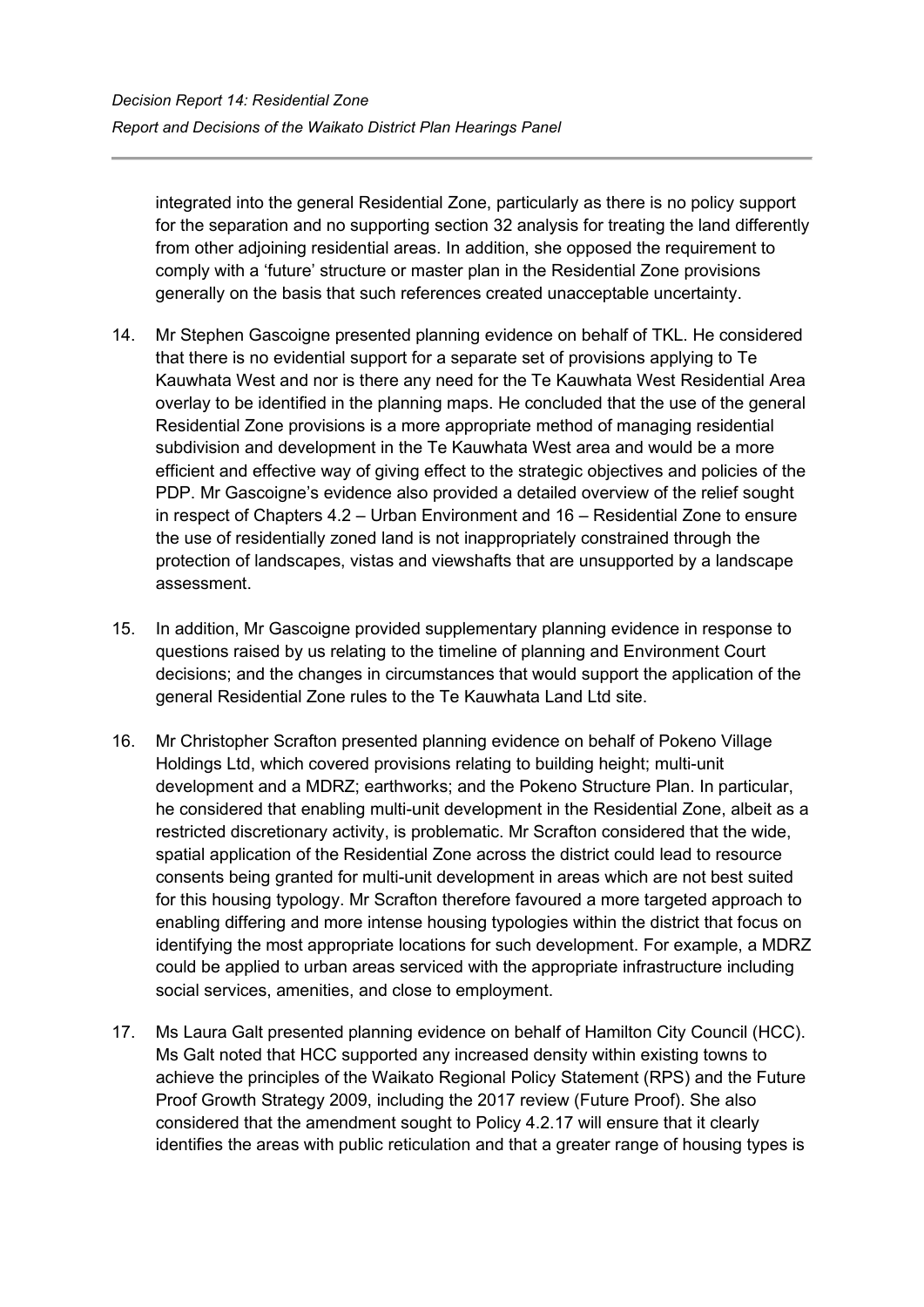encouraged in these areas, which was consistent with the directive of the (then draft) National Policy Statement for Urban Development 2020 (NPS-UD).

- 18. Ms Miffy Foley presented planning evidence on behalf of Waikato Regional Council (WRC), which focussed on minimum setbacks from waterbodies for earthworks; the location of multi-unit development close to public transport; and allowing for intensification of subdivision adjoining the Business Town Centre Zones at Huntly, Ngaaruawaahia, Pōkeno, Raglan, Te Kauwhata and Tuakau. Overall, she stated that WRC would support a number of the recommendations made in the Residential Zone section 42A report but requested a small number of changes to better implement the regional direction.
- 19. Mr Vance Hodgson presented evidence on behalf of Horticulture New Zealand (HortNZ). He stated that rather than imposing a generic five-metre setback for all buildings, a better approach would be to strengthen policy and ensure reverse sensitivity is specifically addressed in the subdivision process. Similarly, he stated that imposing a 100-metre setback for 'sensitive land use' activities from a boundary with the Residential Zone is not the most efficient and effective provision, and that a robust subdivision assessment framework and structure planning process was a better resource management approach. In addition, he requested an explicit permitted activity status for Agriculture, Horticulture, Viticulture and Ancillary Farming Earthworks in the Residential Zone to acknowledge that there are areas of 'live' residentially-zoned highly productive land where the value of food production supports retaining rural activities until residential activity supersedes the current use. He was also of the view that a generic 10-metre buffer strip at the rural/urban interface was not an appropriate standard to introduce to the subdivision standards (as originally sought by HortNZ) and that it would be more appropriate to provide clear policy and subdivision assessment criteria.
- 20. Ms Lucy Smith presented evidence on behalf of Terra Firma Resources Ltd (TFR). TFR sought to relax provisions that would otherwise apply to their proposed residential development at Puketirini, which is the subject of a rezoning request on the PDP. The amendments sought to the Residential Zone provisions are intended to allow more flexibility for development at Puketirini in relation to the ability to establish community facilities; activities permitted to occur on undeveloped land; the ability to undertake commercial activities within a business overlay (if this is preferred to a Commercial Zone); and the hours of operation within a business overlay.
- 21. Ms Chanel Hargrave presented planning evidence on behalf of Hynds Pipe Systems Ltd (Hynds), being a heavy industrial activity within the Pōkeno area that utilises approximately 22 hectares of land. Hynds operates 24 hours a day, seven days a week, in order to manufacture and supply concrete construction materials. Hynds therefore had concerns about the reverse sensitivity effects that would result from some of the zoning included in the PDP, and from the re-zoning requests made by a number of submitters.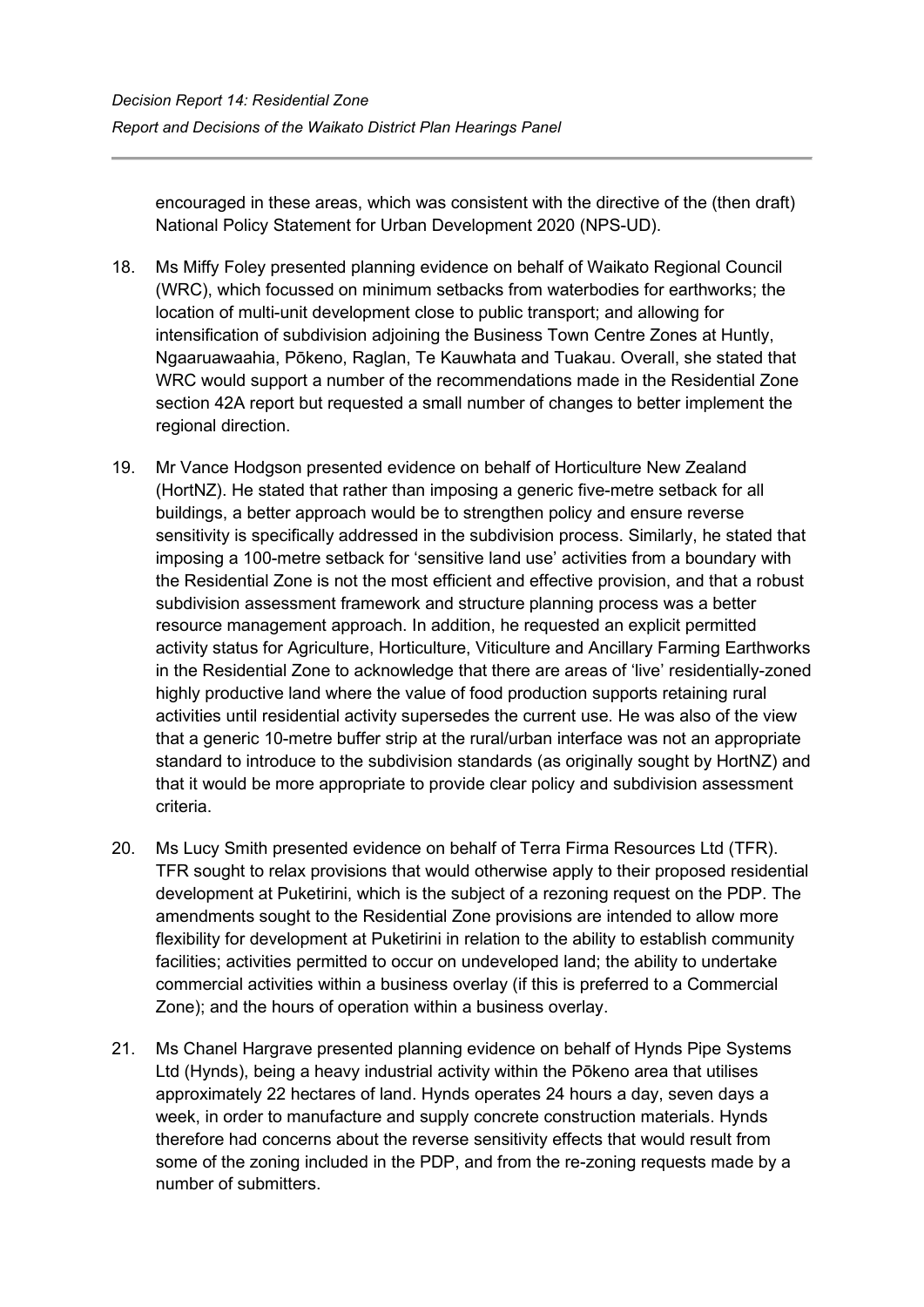- 22. Hynds did not make specific submission points on the Residential Zone provisions, given that the notified PDP did not include any residential zoned land adjacent to the Hynds site. However, Ms Hargrave stated that as the issue of reverse sensitivity was raised in Hynds' submission, the evidence relating to the Residential Zone building setback and matters of discretion for subdivision addressed in evidence are within the scope of its submission. To this extent, she confirmed that Hynds supported the building setback provisions for sensitive land uses and the title boundary setbacks for subdivision from intensive farming and extractive industry activities. In addition, Hynds sought the inclusion of reverse sensitivity as a matter of discretion for subdivision. Overall, Ms Hargrave considered that a combination of methods, including compatible zoning, setback rules and discretion over reverse sensitivity, should be used to avoid and manage reverse sensitivity, giving effect to Policy 4.7.11.
- 23. Ms Tanya Running presented planning evidence on behalf of Waka Kotahi New Zealand Transport Agency (NZTA). Ms Running addressed a number of Residential Zone provisions, including those relating to signs, building setbacks, housing options, multi-unit development, and home occupations. Her submissions considered the impacts of these respective provisions on the need to provide safe and efficient state highways that meet the requirements of road users and communities.
- 24. With respect to the submission point seeking to increase the building setback for sensitive land uses from the Waikato Expressway to 35 metres, Ms Running relied on the (tabled) evidence provided by acoustician, Dr Stephen Chiles. Dr Chiles advised that the 25-metre setback in the PDP would not be adequate to manage the most significant noise effects. Ms Running was also supportive of a spatial zoning approach to higher density development to ensure that such housing typology occurs in locations where it can integrate effectively with public transport and alternative modes of transport. Similarly, she considered that the proposed permitted activity rules are enabling retirement villages to the potential detriment of the amenity and the traffic safety and efficiency in the Residential Zone and that likewise, heavy vehicle movements associated with home occupations should also be limited.
- 25. Ms Sandra Ellmers provided a verbal presentation in support of her and her husband's submission relating to a number of Residential Zone provisions. Their submissions particularly concerned enabling retirement village complexes to establish on smaller allotments, with an increased maximum building height. She also considered that the minimum site area for duplex units should be decreased to provide for a greater range of affordable housing, together with more enabling provisions for apartments, the relaxation of the associated bulk and location requirements for all forms of higher density living, and the provision of reserves and walkways within residential areas.
- 26. Mr Craig Sharman presented planning evidence on behalf of Fire and Emergency New Zealand (Fire and Emergency). Fire and Emergency sought to ensure that the PDP provides for their ability to undertake training activities for firefighters, including live fire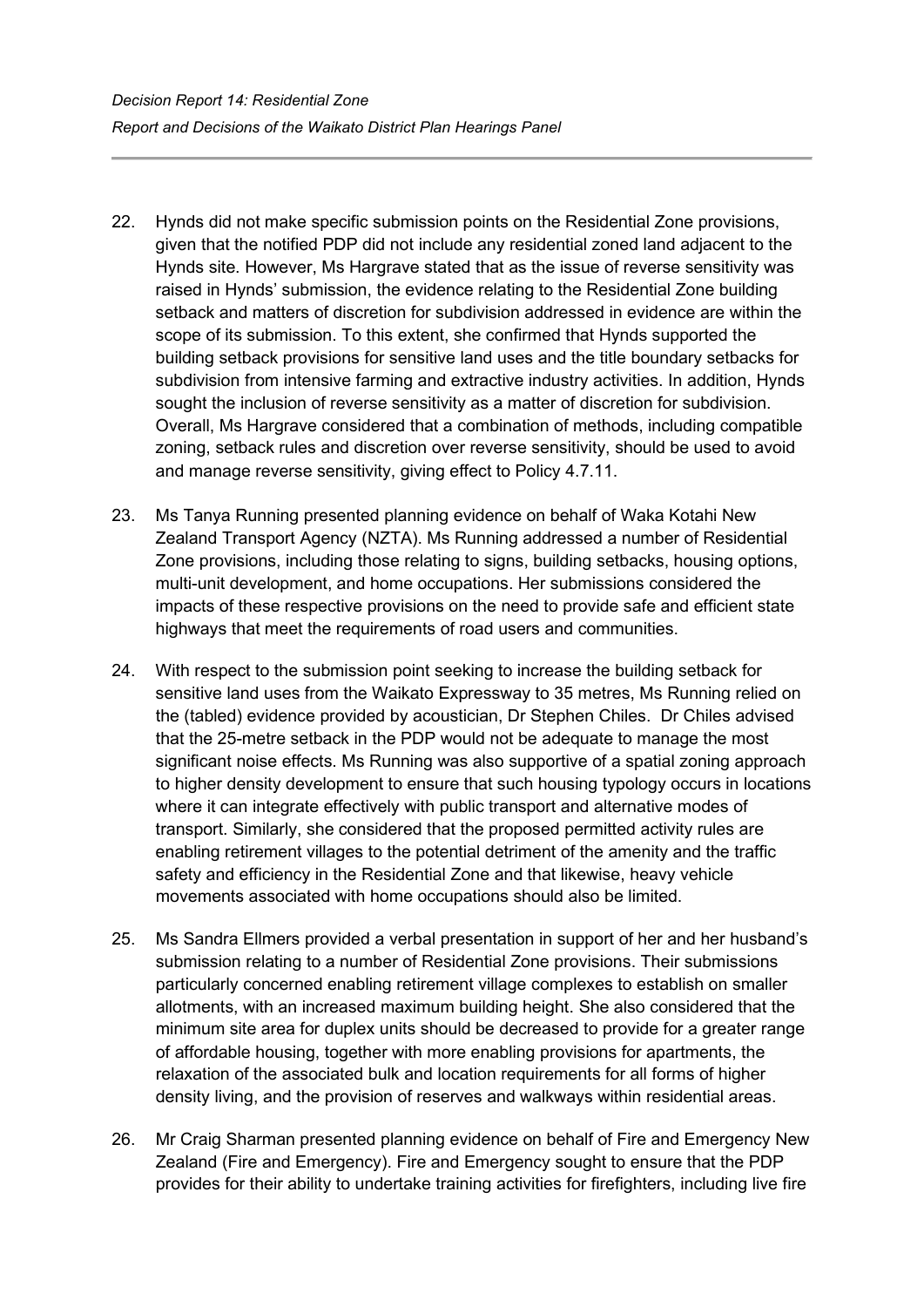training and equipment training; to establish fire stations throughout the district to respond to population growth and to enable efficient responses to emergencies; and to arrive quickly at emergencies and to effectively fight fires. Mr Sharman addressed a number of specific submission points on the Residential Zone chapter to achieve these outcomes, including a new objective and amended policies relating to non-residential activities that contribute to the health, safety and wellbeing of the community; a permitted activity status for their training and management activities; a restricted discretionary status for emergency service facilities; and the ability to consider 'water supply for firefighting purposes' for multi-unit developments and as part of any residential subdivision.

- 27. Mr Mark Arbuthnot presented planning evidence on behalf of Ports of Auckland Ltd (POAL). Of key concern to POAL is the potential for reverse sensitivity effects to arise from the establishment of retirement villages and multi-unit developments in proximity to industrial-zoned land and activities. In response to these issues, Mr Arbuthnot reinforced that the proposed "no complaints" covenant rule for the Horotiu Acoustic Area is a valid planning tool available to Council that will achieve the purpose of the RMA. He also highlighted the need for the Horotiu Acoustic Area to apply to any multiunit development proposed within this overlay, noting the section 42A report recommendation to remove the applicable land use standards would result in the Horotiu Acoustic Area rules having no effect. In addition, Mr Arbuthnot provided a supplementary statement of evidence in response to the late statement of evidence that was filed by Mr Collier on behalf of Perry Group Limited. Mr Arbuthnot's supplementary evidence reiterated his earlier evidence with respect to the appropriateness of the proposed "no complaints" covenant rule as it applies to residential intensification within Horotiu.
- 28. Following introductory comments by Ms McNabb, Ms Hannah Palmer presented planning evidence on behalf of the Whaingaroa Raglan Affordable Housing Project (WRAP). Ms Palmer addressed the appropriateness of including affordable housing provisions in the PDP and the associated relief sought by WRAP to give effect to this directive. The submission points presented by WRAP primarily focus on ensuring that Council has the ability to consider housing affordability when assessing resource consent applications (through objectives, policies and matters of discretion); and allowing efficient use of land by maximising site potential through reductions in building setbacks, decreasing the size of living courts and minimum floor area for multi-unit developments, and increasing the number of dwellings allowed on a site.
- 29. Mr Peter Fuller presented legal submissions on behalf of Annie Chen Shui, CSL Trust and Top End Properties. He stated that the submitters generally supported the proposed residential objectives, policies and rules, as they would be applied to the proposed urbanisation of the submitters' land at Pōkeno West, which is subject to a rezoning request. In particular, he highlighted that it was important that the provisions (as would be applied to Pōkeno West) provided flexibility to facilitate the provision of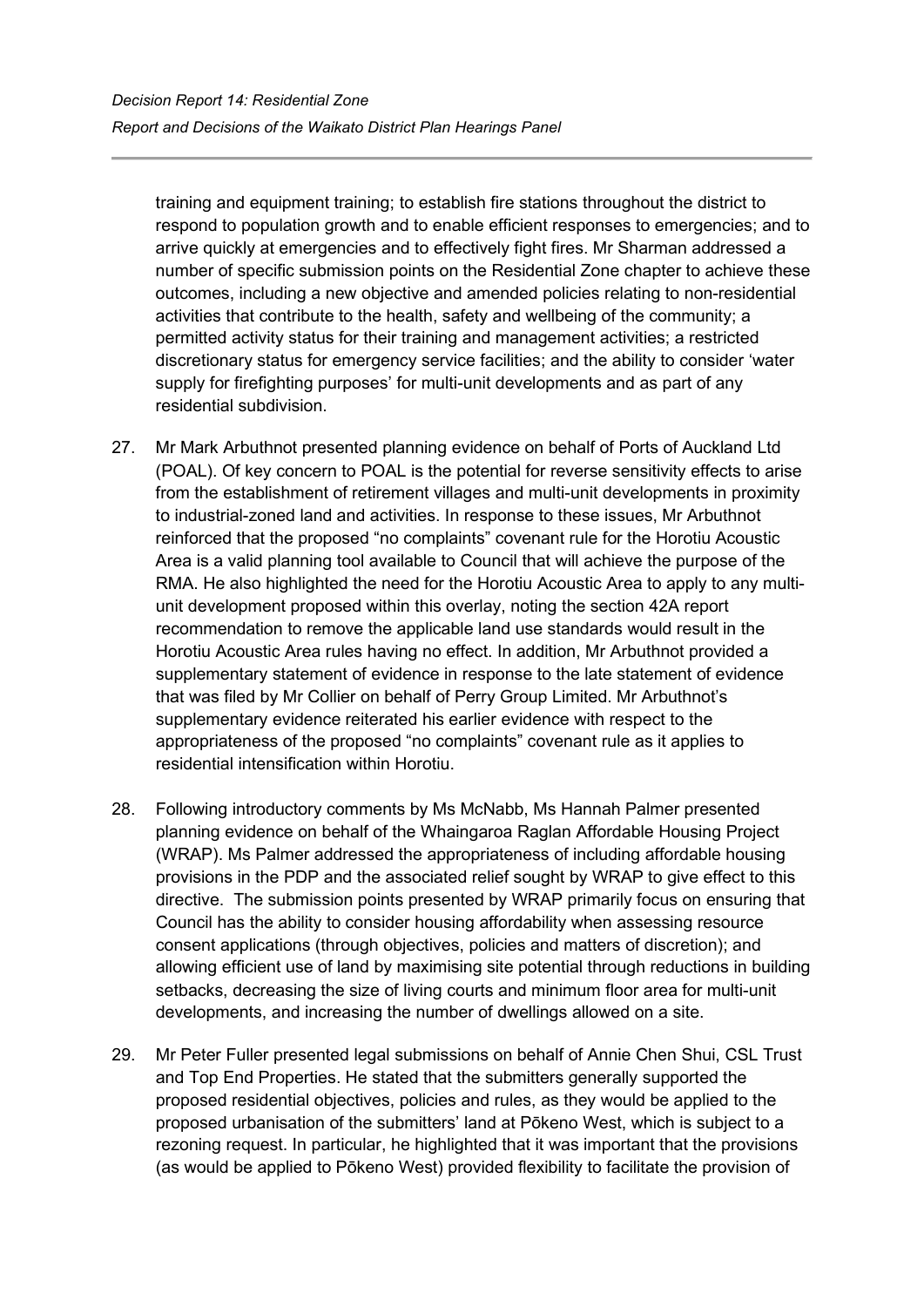more intensive residential development. He also considered that it was preferable for this flexibility to be provided through the consenting process and in response to individual applications that respond to site characteristics and market demand, rather than creating a range of different zones that can be somewhat "arbitrary" and out of step with development that is both commercially viable and meets the purpose of the RMA by the time a project is proposed.

- 30. Mr Fuller also outlined that the main difference between the economic witnesses for Kāinga Ora and the submitters' economic expert, Mr Adam Thompson, is that Mr Thompson considers that there will be a lower uptake of intensification housing than has been assumed due to a range of commercial factors. Mr Thompson is therefore supportive of there being sufficient greenfield development opportunities to ensure that affordable housing is able to be provided.
- 31. Mr Alexander Gibbs presented urban design evidence on behalf of Annie Chen Shui, CSL Trust and Top End Properties. He was generally supportive of the Chapter 16 provisions as recommended in the section 42A report, although he noted instances where provisions were either lacking specificity or, in other cases, were not offering sufficient development flexibility. In those circumstances, he generally found that the submissions of others dealt well with those matters and provided support, especially the relief sought by Kāinga Ora.
- 32. A joint statement of evidence on behalf of Annie Chen Shui, CSL Trust and Top End Properties was filed by Sir William Birch (proposal overview) and Mr James Oakley (planner). They confirmed their support for the section 42A report recommendations regarding the objectives and policies of the Residential Zone, except for a minor change to Policy 4.2.26; and the recommended housing options and development controls. They also considered that the single Residential Zone is generally fit for purpose across the district, together with an enabling policy framework that will allow for more intensive subdivision which reduces the need for another residential zone. Notwithstanding, they stated that it was important that there is a diverse housing stock comprising typologies across the spectrum to cater to the different market preferences and price-points. To enable this, the submitters sought that the minimum net site area for Multi-Unit Development subdivision be reduced to 200m<sup>2</sup> from the 300m<sup>2</sup> which is currently proposed for multi-unit development.
- 33. Mr Simon Upton provided a verbal presentation in support of his submission opposing the extension of the Residential Zone in the notified PDP between Rangimarie and Saulbrey Roads, Ngaaruawaahia. In doing so, he referred to the outcomes sought in the Urban Environment and Residential Chapters, noting that under Policy 4.7.2, subdivision location and design should be "sympathetic to the natural and physical qualities and characteristics of the surrounding environment". He also referred to the key attributes of residential subdivision Policy 4.7.3 regarding accessibility and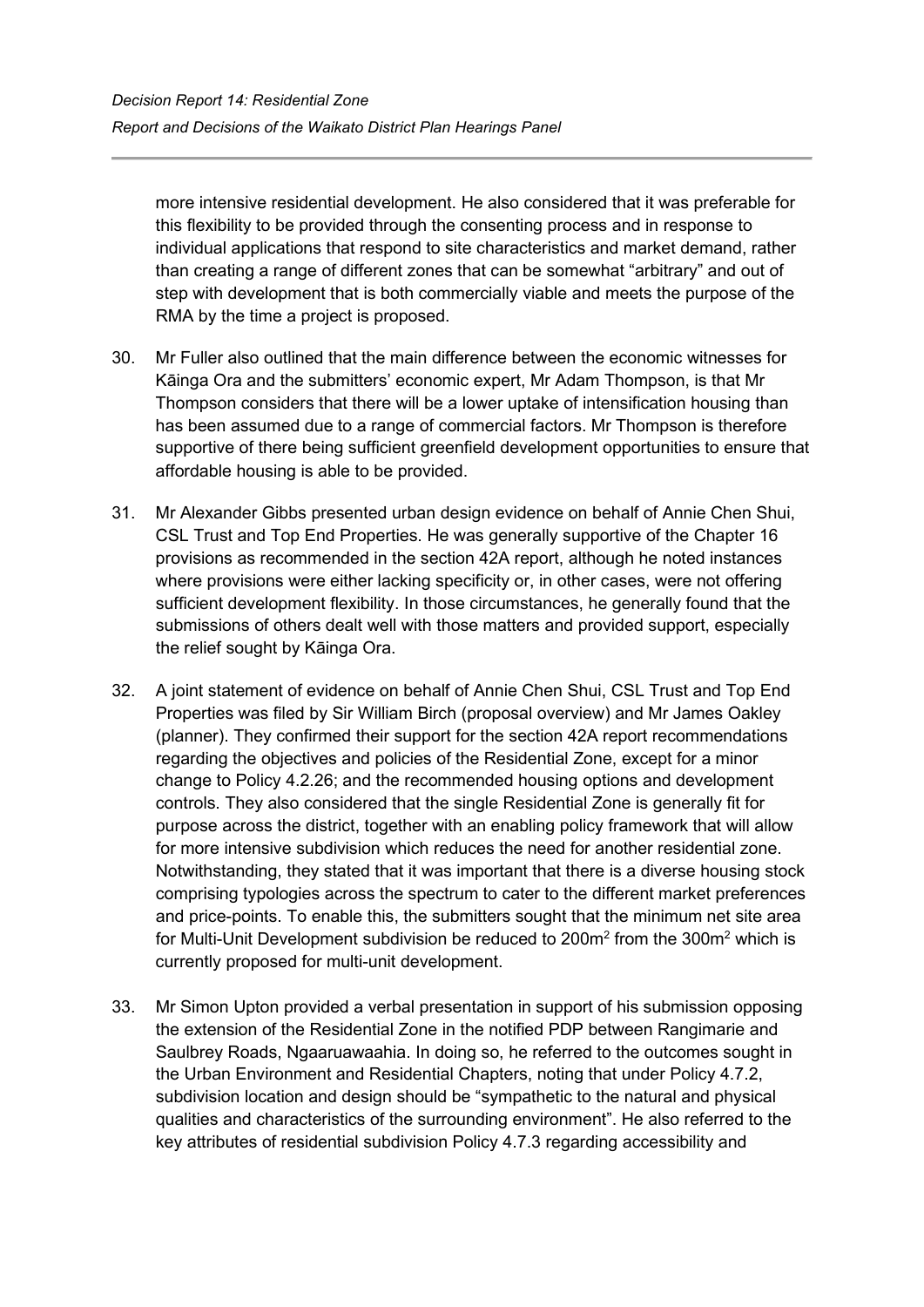connectivity of public spaces and requested that these matters be applied to a reappraisal of the Residential Zone in this location.

- 34. Spencer and Isabelle Wheeler provided a verbal presentation in support of their submission regarding the lifting of the Raglan navigational beacon, which would in turn allow the current height restriction that runs through their 1920s bach to also be lifted. Mr & Mrs Wheeler therefore requested that the activity status for any building that obscures the sight line to the navigational beacon under Rule 16.1.1 be changed from prohibited to non-complying. We have already addressed this matter separately from this decision and do not address it further.
- 35. Mr Shaun McGuire provided a verbal presentation in support of his submission opposing the notified Residential Zone provisions on the basis that they are unnecessarily restrictive for greenfield development. In particular, he sought an increase in the permitted height limit to 8m; relaxed recession plane controls; and the ability to install on-site wastewater and stormwater treatment and disposal systems on residential allotments in Tuakau.
- 36. Ms Patricia Gutry presented a statement on behalf of Waikare Golf Club objecting to a proposed walkway through the golf course, which would have the effect of changing the current 18 hole course to a 9 hole course and causing significant economic loss to the Club. Ms Gutry therefore requested that the requirement for the walkway be removed from the PDP. We have decided to remove all indicative walkways from the Planning Maps as part of our Infrastructure and Energy decision (Decision Report 13), therefore we do not consider this matter further.
- 37. Mr Aaron Collier presented planning evidence on behalf of Perry Group Ltd. He outlined the nature of Perry Group's submissions on Chapter 16, which focused on ensuring that the plan provisions provided certainty in development outcomes. He then went on to focus on Perry Group's further submission opposing POAL's request to introduce a permitted standard to the Horotiu Acoustic Area overlay, which would require a restrictive no complaints covenant in favour of POAL. Overall, Mr Collier stated that he agreed with the section 42A authors that POAL's submission introduces a standard that is "not required if compliance with the permitted activity rule is achieved in the Industrial Zone". He therefore considered that the standard was unnecessary and should not be inserted into the PDP.

# **4 Panel Decisions**

38. We note that 637 primary submission points were received on the Residential Zone provisions and these were considered in a comprehensive section 42A report prepared Mr Matheson and Ms Allwood. Mr Matheson also prepared rebuttal evidence recommending a number of additional changes. We have therefore focused our decision on the areas of contention and where the Panel has an alternative view to the recommendations of the section 42A authors. We have summarised our decisions on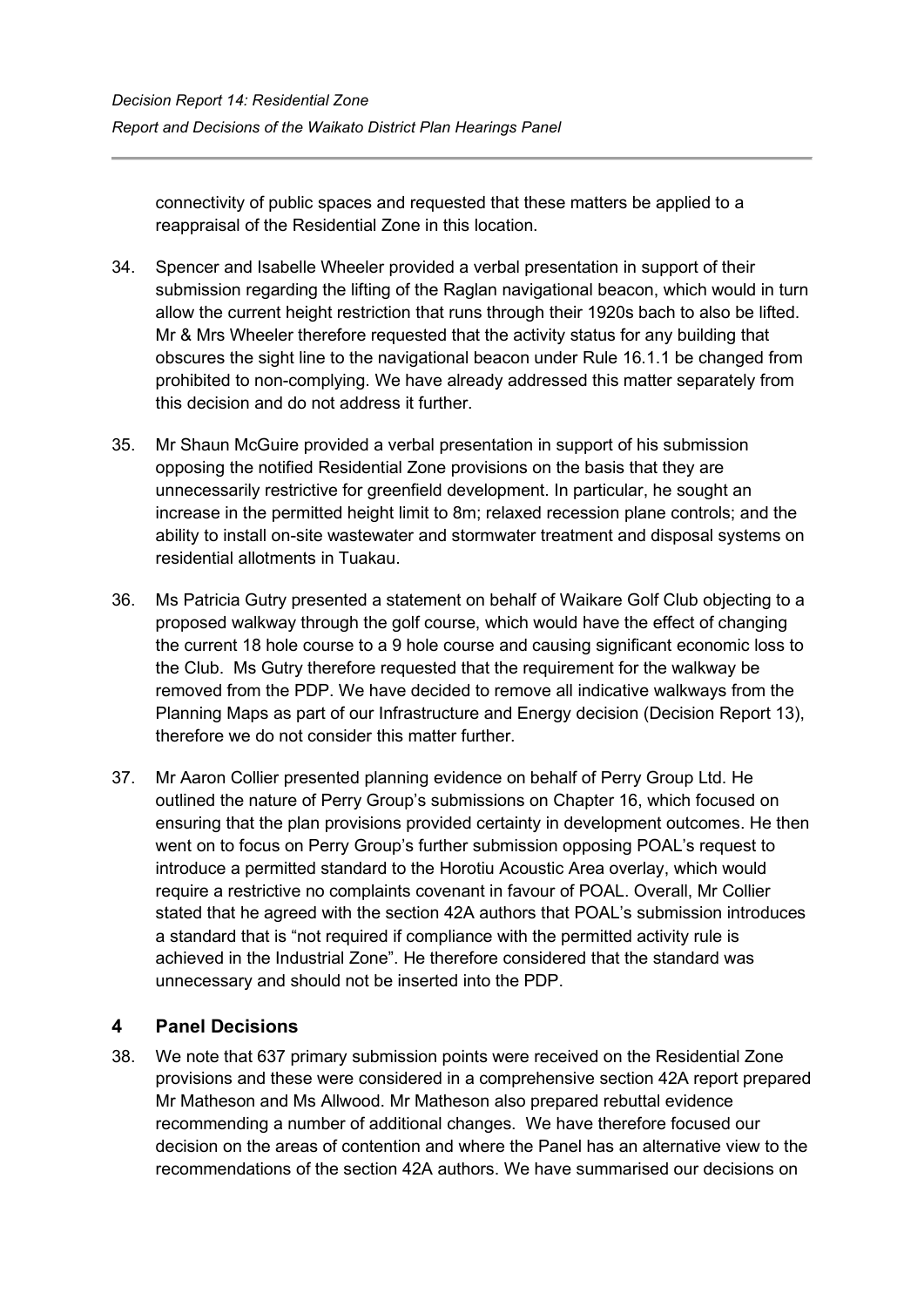all the Residential Zone provisions but to varying degrees of detail depending on how contentious the subject matter was.

- 39. Given the overlap between submitters on a number of outstanding issues before us, the following sub-sections have been grouped by issues. We also note that our decisions on the Residential Zone provisions are closely related to our findings on the introduction of a Medium Density Residential Zone (MDRZ).
- 40. Notwithstanding, we acknowledge that at the time of writing, the government has released the Resource Management (Enabling Housing Supply and Other Matters) Amendment Bill (the Bill). The Bill is designed to improve housing supply by enabling more medium density homes within those areas identified as a Tier 1 council, which includes Waikato District Council. The Bill is scheduled to be enacted in mid-December 2021.
- 41. While we are cognisant of the proposed legislative changes, we consider that it is appropriate that we determine the provisions of the Residential Zone based on the information and evidence that we have received to date. Our decisions will therefore provide a cohesive planning framework upon which the Council can later promulgate a plan change to align the district plan with the new medium density residential standards, once legislated.

## **4.1 Objectives and Policies**

- 42. All of the objectives and policies relating to the Residential Zone are contained in Chapter 4 'The Urban Environment'. In our consideration of the submissions on the objectives and policies, we have paid careful attention to the zone descriptions set out in the National Planning Standards, the policy direction set out in the RPS, the NPS-UD, the National Policy Statement for Freshwater Management 2020 (NPS-FM), and the applicable National Environmental Standards. We have also had regard to the relevant provisions of the Waikato-Tainui Environmental Plan, Tai Tumu, Tai Pari, Tai Ao and Maniapoto Environmental Management Plan - Ko Ta Maniapoto Mahere Taiao.
- 43. While we have considered every submission in our deliberations, where we have rejected submissions that sought amendments to the objectives, policies, or rules we have not necessarily addressed them individually, but record here that they have been rejected for one or more of the following reasons:
	- a. It is not the most appropriate way to achieve the purpose of the Act (in the case of objectives);
	- b. It is not the most appropriate way to achieve the objectives (in the case of policies and/or rules); or
	- c. It does not give effect to the relevant national policy statements and/or the RPS.

# **4.2 Zone Description and Purpose**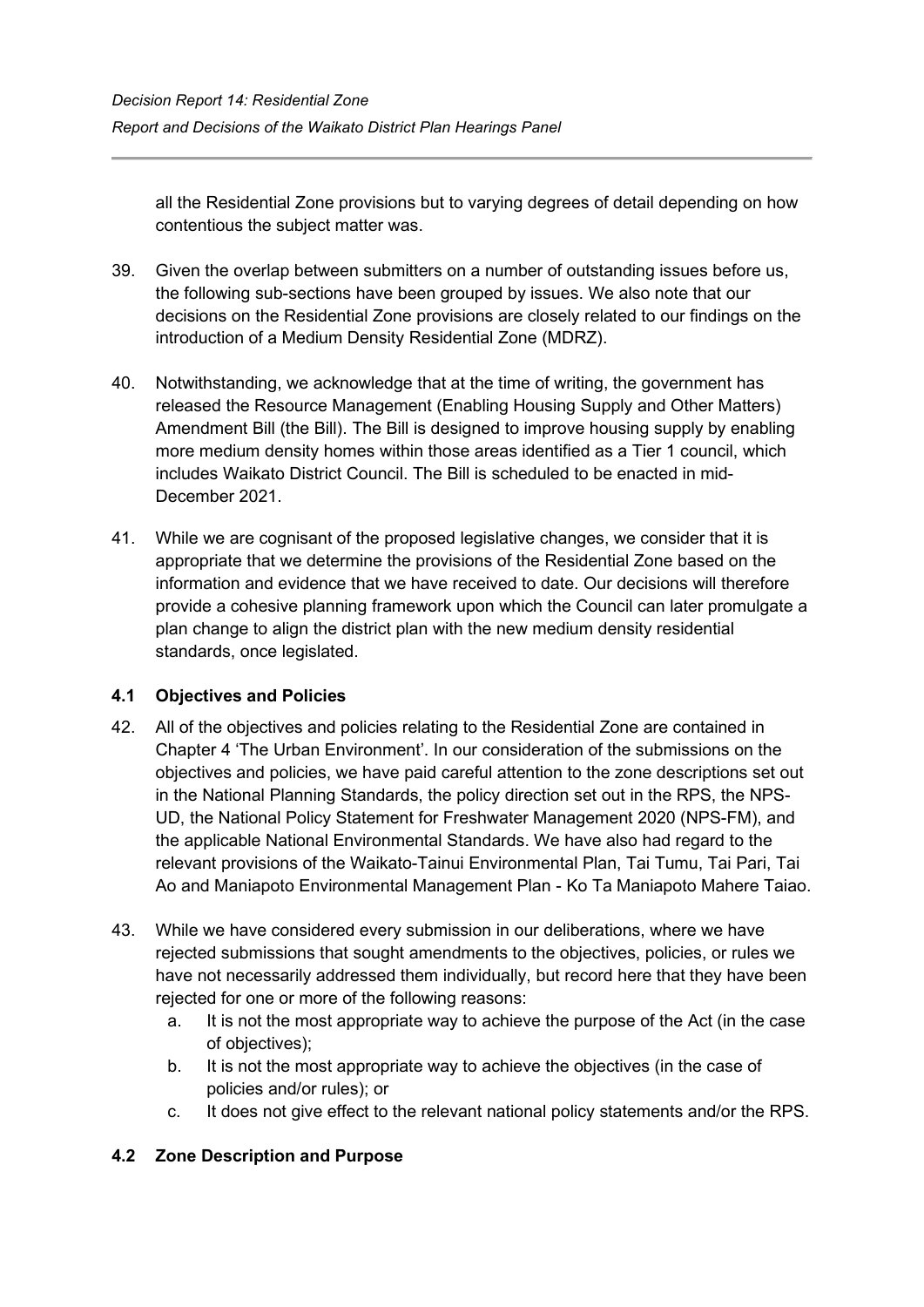- 44. The notified PDP does not include general zone descriptions, and while we recognise that such zone descriptions do not in themselves carry statutory weight, we nonetheless consider that they have value because they provide a succinct 'plain English' indication of what the zone is intending to achieve. We have therefore included zone descriptions at the start of each set of zone-specific objectives and policies. This approach is consistent with the National Planning Standards.
- 45. The purpose of the notified Residential Zone aligns with that anticipated for a 'General Residential Zone' under the National Planning Standards, which has a broad description of "areas used predominantly for residential activities with a mix of building types, and other compatible activities". These outcomes are generally encapsulated within the following objectives of the PDP:

## **4.2.1 Objective – Residential Character**

(a) Residential character of the Residential Zone is maintained.

#### **4.2.3 Objective – Residential built form and amenity**

(a) Maintain neighbourhood residential amenity values and facilitate safety in the Residential Zone.

#### **4.2.9 Objective – On-site residential amenity**

(a) Maintain amenity values within and around dwellings and sites in the Residential Zone.

#### **4.2.14 Objective – Earthworks**

(a) Earthworks facilitate subdivision, use and development.

## **4.2.16 Objective – Housing options**

- (a) A wide range of housing options occurs in the Residential Zones of Huntly, Ngaaruawaahia, Pokeno, Raglan, Te Kauwhata and Tuakau.
- (b) Residential zoned land near the Business Town Centre Zone and close to transport networks is used for higher density residential living with access to public transport and alternative modes of transport.

#### **4.2.20 Objective – Maintain residential purpose**

- (a) Residential activities remain the dominant activity in the Residential Zone.
- 46. While there were few submissions challenging these overarching objectives, it was apparent that there are differing views among submitters and the section 42A authors on the subject matter of residential intensification. The submitters and authors had differing views as to whether residential intensification should be enabled throughout the Residential Zone via a suite of multi-unit provisions, or through the introduction of a new MDRZ. If the latter, a new MDRZ should spatially identify where a higher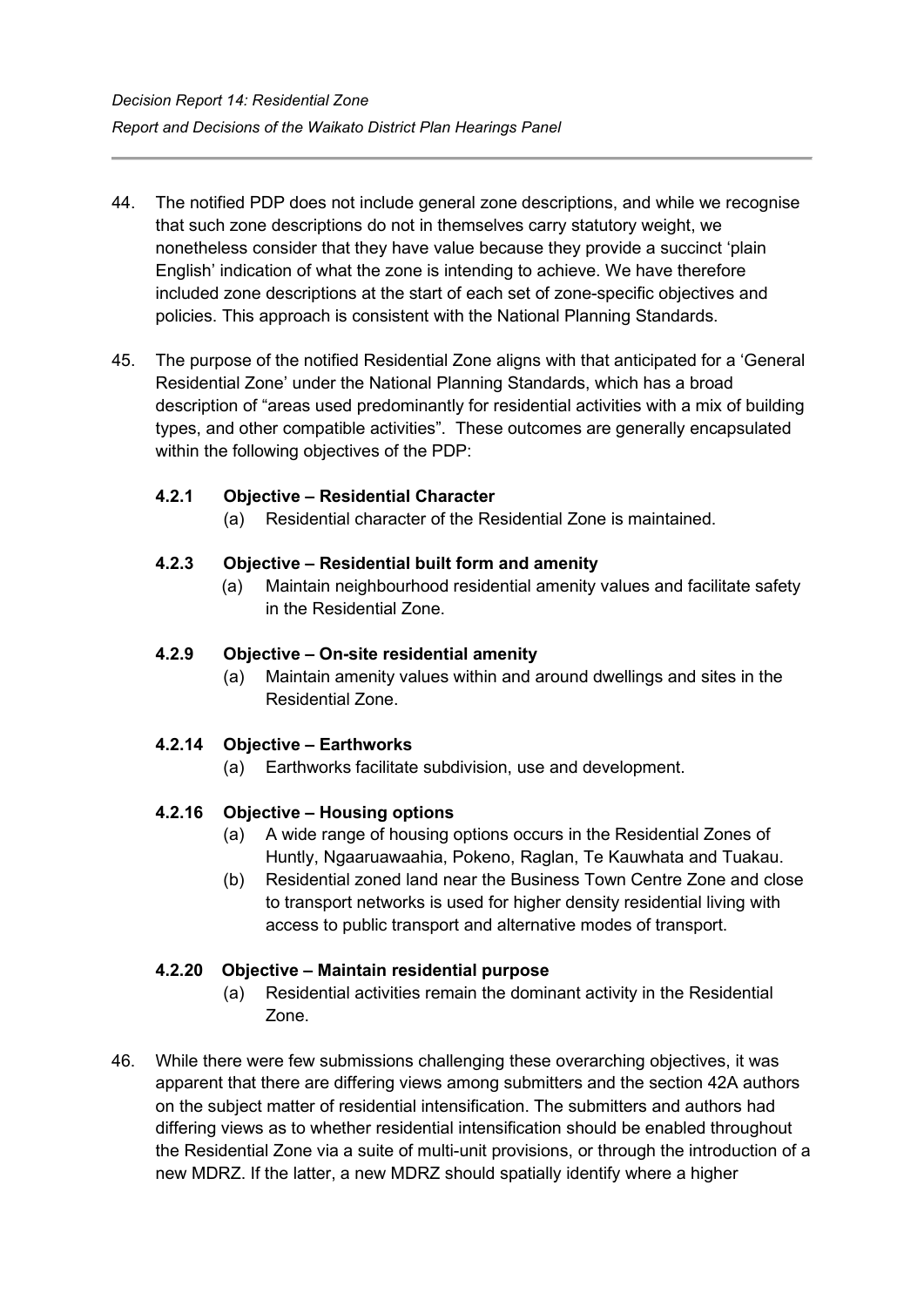concentration of residential activities would better achieve a well-functioning urban environment.

47. We have determined that the inclusion of a MDRZ will give effect to the NPS-UD and the RPS, being the higher order planning documents. On that basis, we consider it important that a distinction is made between the outcomes sought for the MDRZ compared to the wider Residential Zone. The comparatively lower density anticipated in the Residential Zone is also a key determinant for setting the associated character, built form and amenity outcomes for the zone, which is necessary for creating a cohesive suite of provisions that work together to achieve the anticipated outcomes. As such, we consider that it is appropriate to amend Objectives 4.2.1 and 4.2.16 to reflect that while a range of housing typologies are anticipated within all Residential Zones, the density of development will be lower than that enabled in the MDRZ, which is designed to allow for higher density and mixed-use developments close to transport hubs, town centres and community hubs. The remaining objectives are considered appropriate within this context and the merits of specific policies and rules are discussed in further detail below as relevant to the identified issue.

## **4.3 Housing options**

- 48. The PDP approach was not to zone specific areas for higher-density residential development. Rather, its approach was to provide for multi-unit development as a restricted discretionary activity throughout the zone and to set out a policy framework that supported development of higher density in areas where the policy criteria were met (such as connected to public services, well-serviced by transport and in close proximity to town centres). As set out above (and discussed in detail in the MDRZ decision), we have found that this 'pepper-potting' approach is not the most efficient or effective way to provide for residential intensification.
- 49. On the basis that a MDRZ is to be applied to the central areas of the main towns within the district, we do not consider that it is appropriate to continue to provide for multi-unit development throughout the remainder of the Residential Zone. In our view, the character of the Residential Zone needs to be distinguishable from that of the MDRZ and this is most effectively achieved through limiting residential density to one dwelling per site, while also enabling the establishment of a minor dwelling. We were also not provided with any compelling evidence as to why the 450m2 subdivision minimum net site area should be varied in light of the potential change in approach with respect to providing for medium density development. However, we agree with evidence of TSC that the minimum net site area for a minor dwelling should be reduced from  $900m<sup>2</sup>$  to 600m2 to provide greater flexibility to accommodate smaller residential units, while maintaining a built form that is reflective of a low-density living environment.
- 50. Overall, we agree with a number of submitters, including the expert evidence presented on behalf of Havelock Village Ltd, Kāinga Ora, Pokeno Village Holdings Ltd and WRC, that this package of provisions will better achieve the desired character for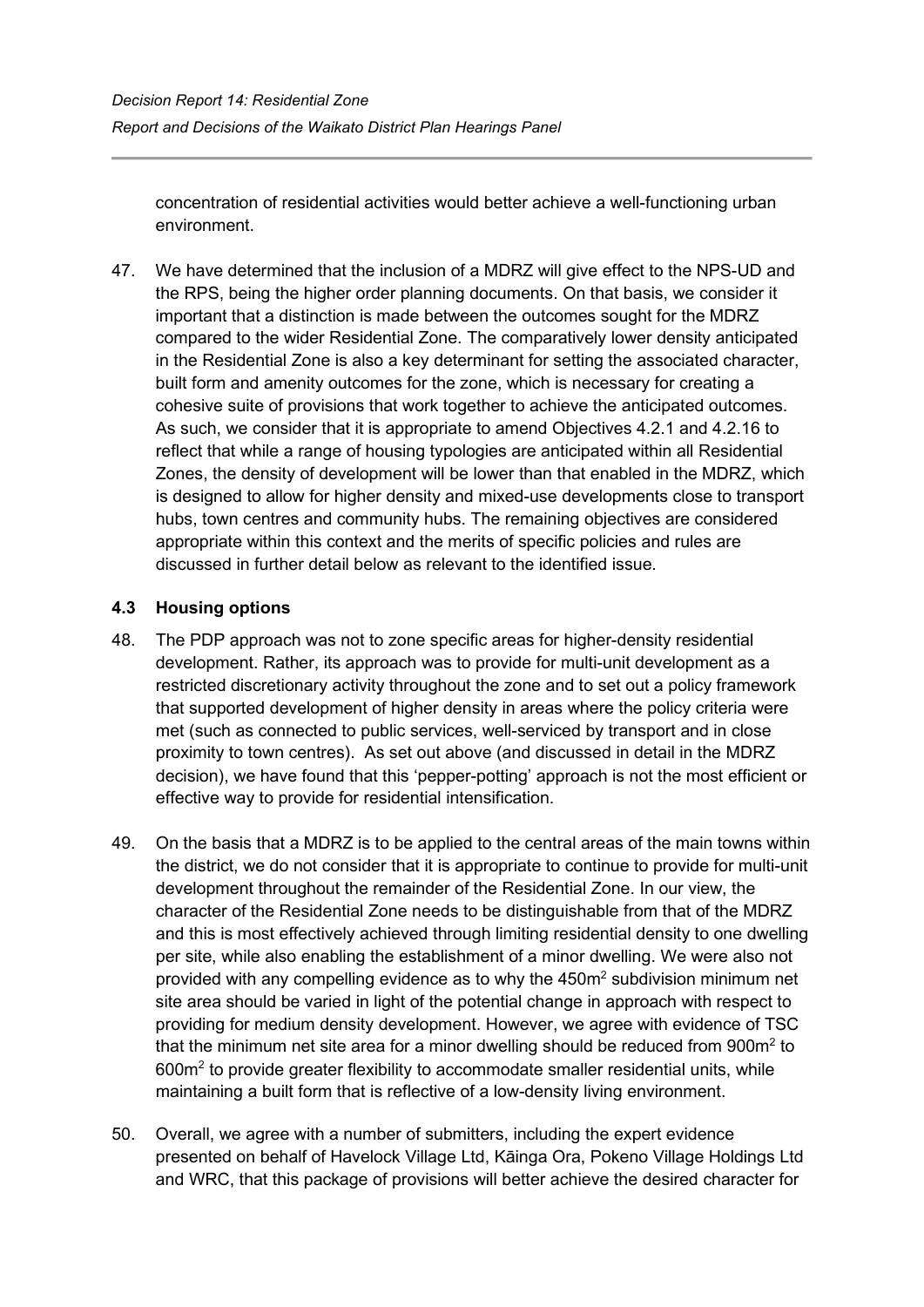the wider residential area, with multi-unit development instead being directed to those areas that can support this level of intensification.

# **4.4 Te Kauwhata West**

- 51. TKL submitted that there was no evidential support for a separate set of provisions applying to Te Kauwhata West and nor is there any need for the Te Kauwhata West Residential Area overlay to be identified on the Planning Maps. The submitter therefore sought for the general Residential Zone to replace the bespoke provisions that are currently included in the Operative District Plan, some of which have subsequently been incorporated into the PDP. The Surveying Company (TSC) and Campbell Tyson also sought to reduce the  $875m<sup>2</sup>$  minimum average net site area requirement in the Te Kauwhata West Residential Area to 700m<sup>2</sup> and identified that while elements of the Te Kauwhata Structure Plan have been carried over into the PDP, the Structure Plan does not exist within the PDP.
- 52. In considering these requests, we accept that the current suite of provisions were developed prior to the NPS-UD, which provides overarching support for increasing densities within existing urban areas. We are also mindful that the specific outcomes sought in the Te Kauwhata Structure Plan are encapsulated within both the Council and Environment Court decisions on Variation 13, and embodied within Policies 4.1.12 and 4.7.13 of the PDP. However, we agree with Mr Gascoigne that there is an absence of evidential support for a separate set of provisions applying to the Te Kauwhata West Residential Area, with only a general reference in Policy 4.7.13(b) to achieving minimum lot sizes and recognising views of natural features and landscapes. We are therefore comfortable that the use of the general Residential Zone provisions is a more appropriate method of managing residential subdivision and development in the Te Kauwhata West Residential Area.

## **4.5 Reverse sensitivity**

- 53. We heard from a number of submitters seeking amendments to the PDP to address potential reverse sensitivity effects. We are also mindful of the direction from the RPS to:
	- a. Minimise land use conflicts, including minimising potential for reverse sensitivity (Objective 3.12(g));
	- b. Avoid or minimise the potential for reverse sensitivity (Policy 4.4);
	- c. Avoid or minimise the potential for reverse sensitivity effects (Implementation Method 4.4.1); and
	- d. Discourage new sensitive activities (Implementation Method 6.1.2).
- 54. We agree with Mr Hodgson for HortNZ, who sought to strengthen the policy and subdivision assessment framework to ensure that reverse sensitivity effects were specifically addressed prior to the establishment of the sensitive activity, rather than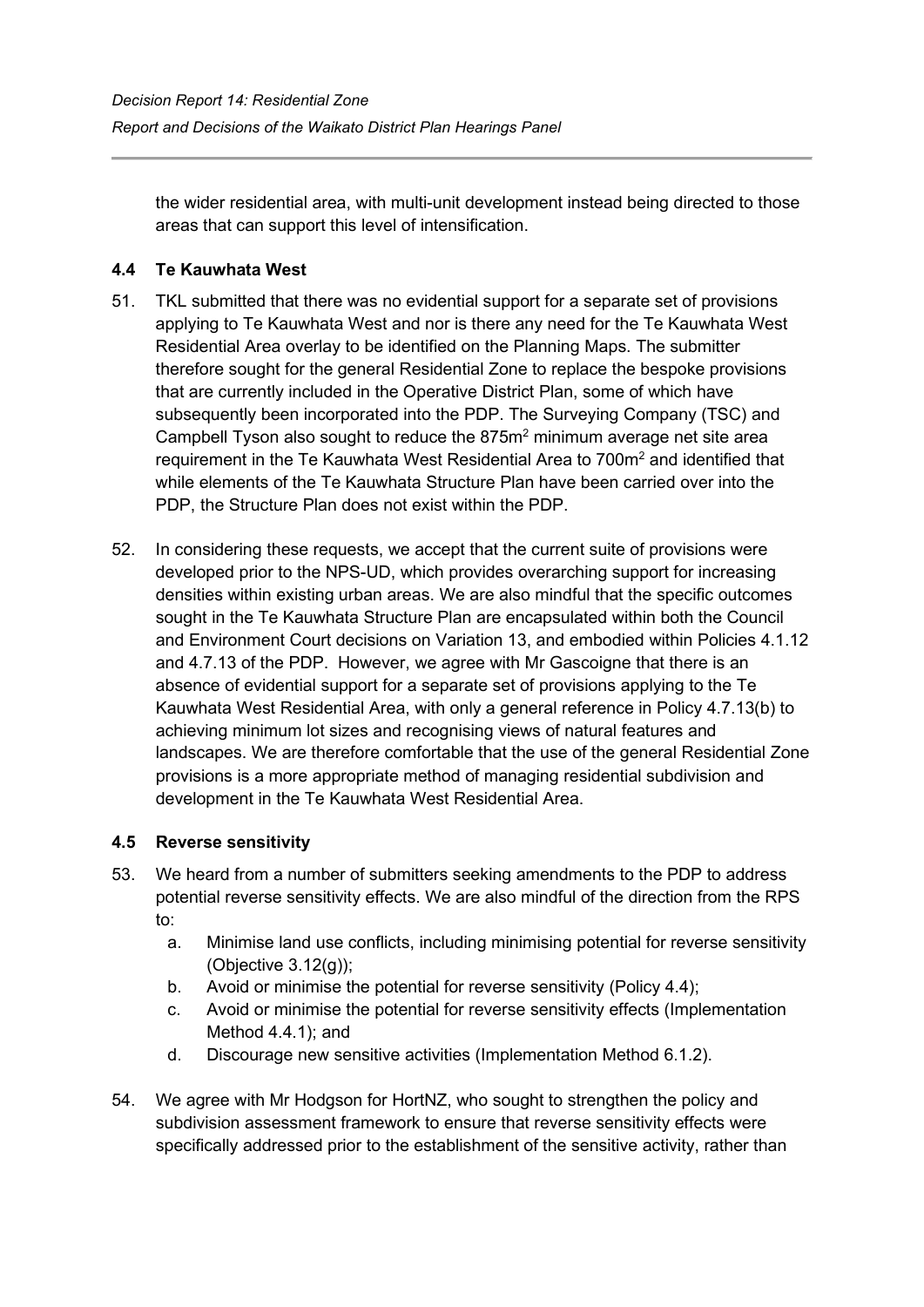imposing generic building setbacks. Therefore, we have included a new Policy 4.2.10 to complement 'Urban subdivision and development' Policy 4.7.11, as follows:

4.2.10 Policy- Reverse Sensitivity

(a) Avoid or minimise the potential for reverse sensitivity through:

- (i) the use of building setbacks, the design of subdivisions and development;
- (ii) acoustic insulation requirements for noise sensitive activities.
- 55. In addition, we agree that reverse sensitivity effects should be included as a matter of discretion in Subdivision Rule 16.4.1, as recommended by Mr Matheson in his rebuttal evidence and supported by Ms Hargrave on behalf of Hynds.
- 56. The setbacks from the rail corridor and the state highway network could also be considered in the context of reverse sensitivity and were raised in the evidence of number of submitters, including Kāinga Ora, Waka Kotahi, Vodafone New Zealand Ltd, Chorus New Zealand Ltd, Spark New Zealand Trading Ltd, Synlait Milk Ltd and Kiwi Rail. We have found that the five-metre setback requirement from the railway corridor is appropriate to minimise potential reverse sensitivity effects on KiwiRail's operations. We note however that this setback only applies to new buildings and building alterations, and excludes poles, lines and other network utility infrastructure provided for in Chapter 14 of the PDP, as well as telecommunications equipment provided for in the NESTF. Similarly, we are satisfied that the remaining building setbacks for sensitive activities recommended in the section 42A report will avoid or minimise potential reverse sensitivity effects, including the 25-metre setback from the designated boundary of the Waikato Expressway. With respect to the latter, we note that Waka Kotahi has the ability to designate a wider area to increase this buffer, if required.
- 57. The Horotiu Acoustic Area overlay is another planning tool used in the PDP to minimise the potential for reverse sensitivity effects on activities within the Horotiu Industrial Park. As notified, Rule 16.3.10 requires that any new, or addition or alteration to a building used for a noise sensitive activity within the Horotiu Acoustic Area is designed and constructed to achieve the internal design sound level specified in the corresponding appendix. In addition to this requirement, POAL requested that noise sensitive activities are also subject to a restrictive 'no-complaint' covenant in favour of POAL, a proposition that was opposed by Perry Group Ltd. While we consider that it is appropriate that the PDP addresses potential reverse sensitivity effects on the Horotiu Industrial Park, we are satisfied that the requirement for internal acoustic insulation for noise sensitive activities within the identified overlay is the most efficient and effective means of achieving the outcomes sought by the relevant policy framework, including new Policy 4.2.10 outlined above, without the need for imposing additional costs associated with a third-party legal encumbrance.

#### **4.6 Non-residential activities**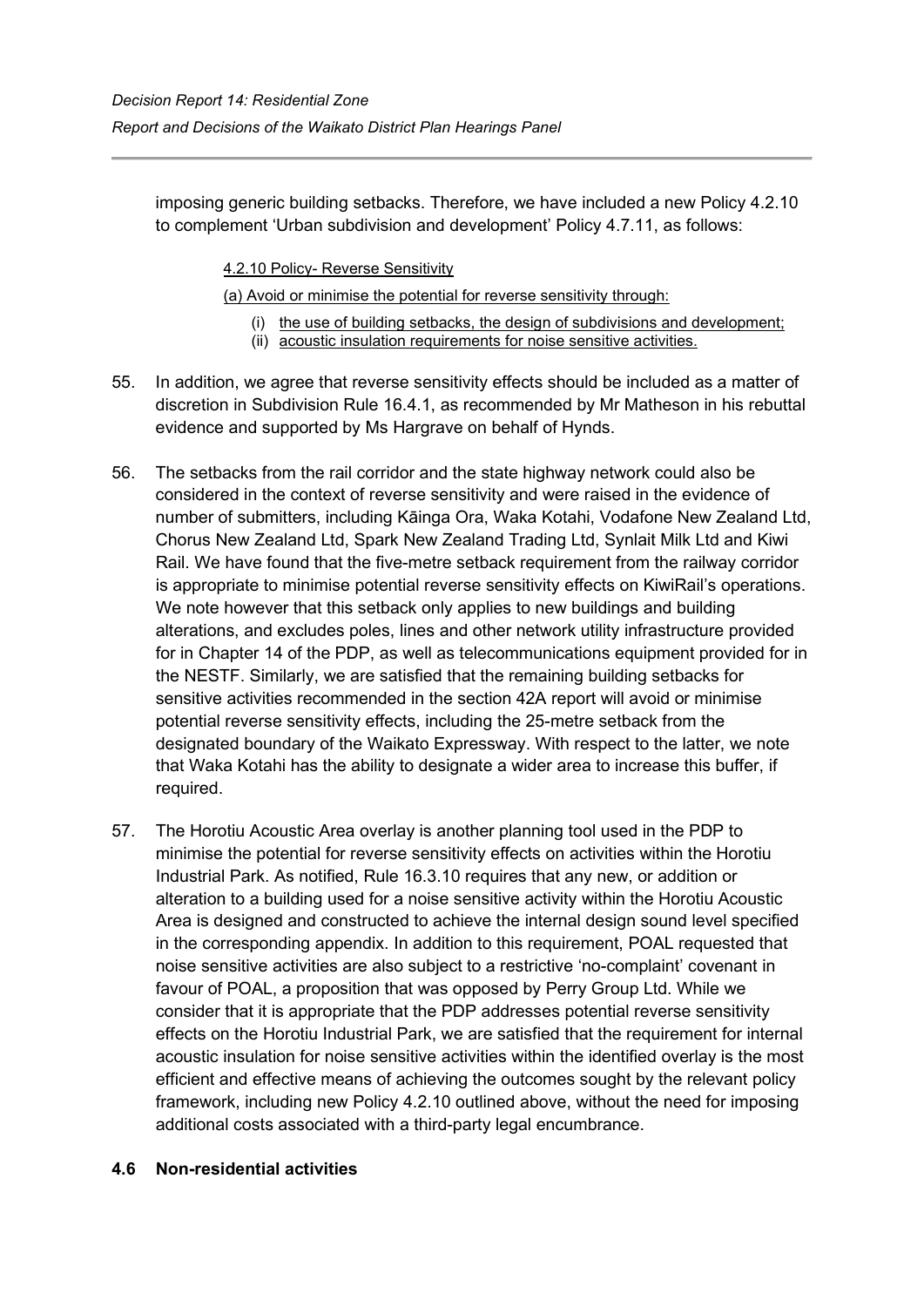- 58. HortNZ sought the inclusion of a permitted activity status for agriculture, horticulture, viticulture and ancillary farming earthworks in the Residential Zone to enable the land to continue to be used for rural purposes until such time as it is developed for residential activities. Mr Hodgson's evidence provided an example of horticultural activities around Buckland Road in Tuakau to illustrate where this could be an issue, however he did not assess other potential growth areas.
- 59. In addressing this matter, we note that while activities such as horticulture, viticulture, ancillary farming earthworks or other types of more intensive agricultural activities may be appropriate in Residential Zones, there is also the potential for reverse sensitivity effects to arise from the adjoining urban area. Any of these types of activities that are currently undertaken on undeveloped residentially-zoned land are also able to rely on 'existing use rights'. In the absence of specific evidence addressing potential 'activity specific conditions' or further refinement of the broad types of rural activities sought, we do not consider that it is appropriate to expand the list of permitted activities to include those sought by HortNZ.
- 60. TFR sought to amend the Residential Zone provisions to allow more flexibility for development at Puketirini in relation to the ability to establish community facilities; activities permitted to occur on undeveloped land; the ability to undertake commercial activities within a business overlay; and the hours of operation within a business overlay. We note that these matters were considered as part of the rezoning request for Puketirini in Hearing 25, the result being that there is no need to amend the Residential Zone provisions in the manner requested by TFR.
- 61. Fire and Emergency sought to include a new objective and amended policies relating to non-residential activities that contribute to the health, safety and wellbeing of the community; a permitted activity status for their training and management activities; a restricted discretionary status for emergency service facilities; and the ability to consider 'water supply for firefighting purposes' for multi-unit developments and as part of any residential subdivision. We acknowledge the critical role of emergency service facilities and the need for them to be located in the communities they serve. We therefore wish to enable these facilities and training activities while managing adverse effects on the surrounding character and amenity.
- 62. We have included an objective and policy to provide recognition of the role of emergency services in the community. We are also comfortable with Mr Matheson's recommended changes to permit 'emergency services training and management activities' (subject to a new definition); and that 'emergency service facilities' themselves are a restricted discretionary activity to enable an assessment of potential adverse effects on the receiving environment.
- 63. Fire and Emergency also sought that Subdivision Rule 16.4.1 (General) be amended to require all new lots to be connected to a water supply that is sufficient for firefighting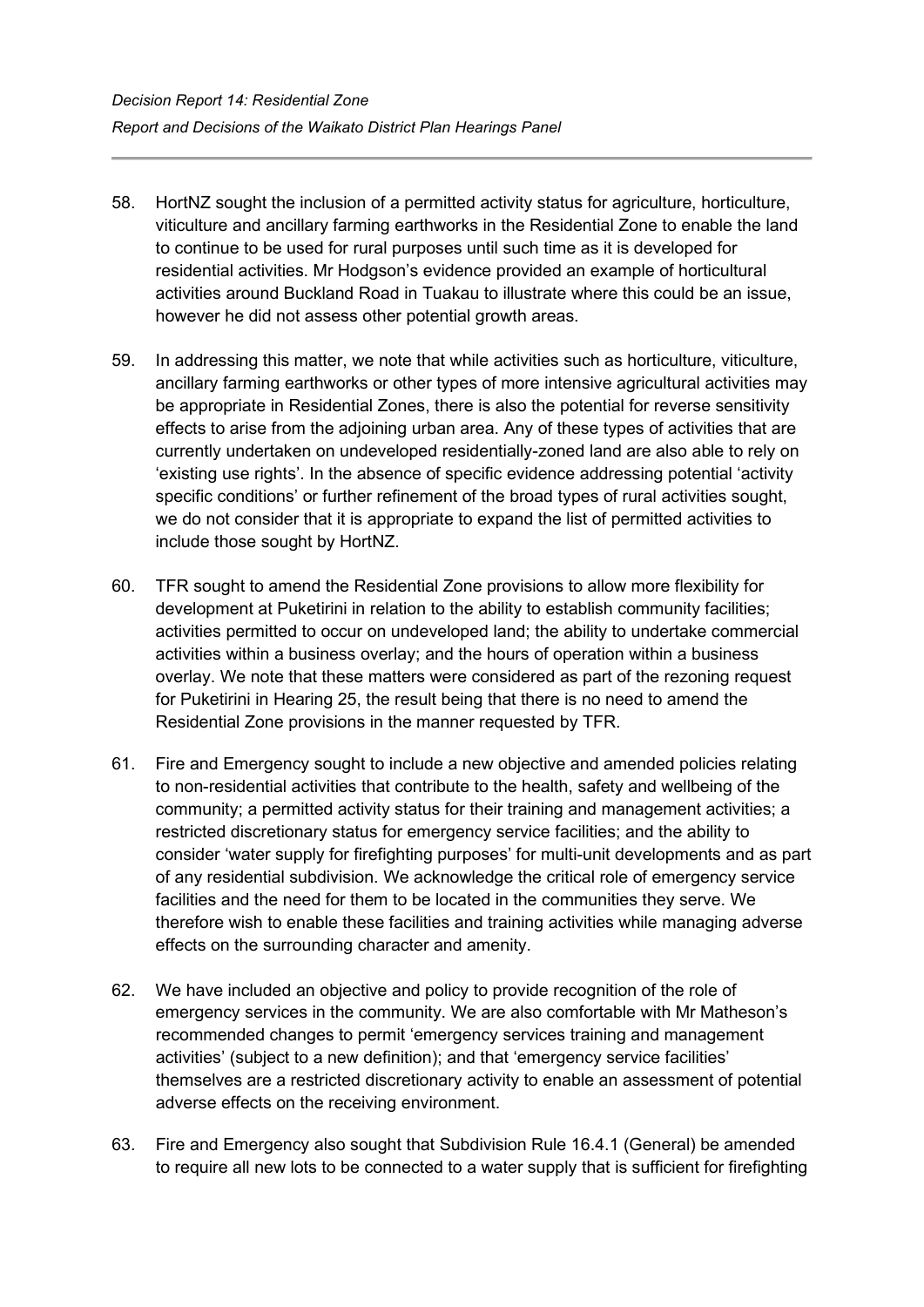purposes, with applications becoming a discretionary activity where such supply is not available. We agree that the "provision for new infrastructure and the operation, maintenance, upgrading and development of existing infrastructure including water supply for firefighting purposes" is an appropriate condition of all subdivision applications within the Residential Zone to provide for the health, safety and wellbeing of the community.

## **4.7 Retirement villages, home occupations and educational facilities**

- 64. Garth and Sandra Ellmers sought to relax the permitted activity conditions for the establishment of retirement villages, while POAL were concerned that such activities could generate reverse sensitivity effects in proximity to industrial activities. Waka Kotahi also advised that additional controls were necessary to address potential effects on traffic safety and efficiency.
- 65. Subject to the exceptions identified below, we are satisfied that the permitted activity conditions for retirement villages provide an appropriate level of flexibility to enable this form of residential development, while managing potential adverse effects on the surrounding environment. To this extent, we note that any retirement village established within the Horotiu Acoustic Area overlay is subject to the acoustic insulation requirements of Rule 16.3.10 as a 'noise sensitive activity'. Based on our earlier decision that the installation of acoustic insultation is sufficient to minimise the potential for reverse sensitivity effects on the Horotiu Industrial Park, we are satisfied that the same principle also applies to retirement villages.
- 66. However, in addressing potential effects on traffic safety and efficiency, we agree with Waka Kotahi that an inappropriately located, scaled or designed retirement village, including any related signage, could adversely affect people's health and safety, and surrounding amenity values. It is not clear to us why other activities establishing in the Residential Zone are limited to 100 vehicle movements per day as a permitted activity (Rule 14.12.1 P4(1)(a)), whereas there is no ability to assess and determine the level of effect of a retirement village activity and that it is suitable for its proposed location. As such, we have determined that conditions  $(g)(i)$  and  $(i)(i)$  to Rule 16.1.2 P3 should be deleted.
- 67. Waka Kotahi have also raised concerns that while home occupations are subject to the traffic generation condition in Rule 14.12.1 P4(1)(a), such activities should not involve heavy vehicles and that any proposal to do so should be subject to a new restricted discretionary rule. In considering this matter, we are mindful that while some home occupations have the potential to cause adverse environmental effects, we are comfortable that the parameters contained in both the home occupation and traffic generation permitted activity standards will sufficiently limit the scale of any home occupation activity, without imposing additional restrictions.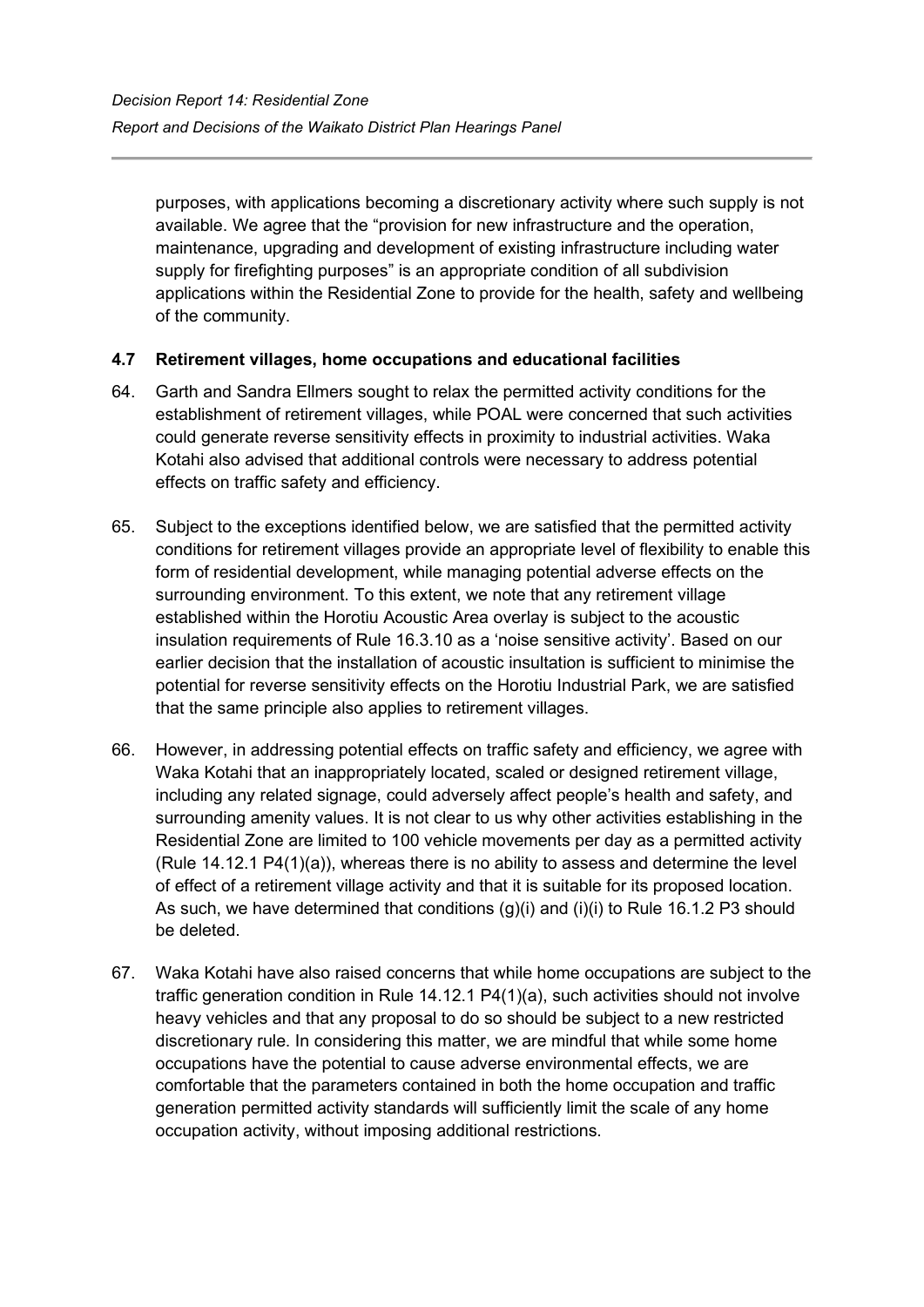68. The Ministry of Education supported the section 42A report authors' recommendation to change the activity status of 'education facilities' in the Residential Zone to restricted discretionary, rather than being subject to the default non-complying activity status for activities not otherwise provided for. We agree with the Ministry that the majority of education facilities should be located within residential areas and constitute essential social infrastructure to support residential areas. However, such facilities also have the potential to create adverse effects, particularly in terms of amenity and traffic generation, and therefore a restricted discretionary activity status is considered appropriate. We also note that Mr Duncan's evidence states that he accepts the section 42A authors' recommendation that a specific noise standard for educational facilities is unnecessary; we record that we concur with this conclusion.

#### **4.8 Bulk and location requirements**

69. There were a number of submitters that sought a range of amendments to various bulk and location requirements for permitted activities. Having reviewed this evidence, we are satisfied that the amendments recommended in the section 42A report (as updated through the rebuttal evidence), will provide a level of amenity and functionality that is appropriate to a low-density living environment.

#### **4.9 Earthworks**

- 70. Pokeno Village Holdings Ltd have raised concerns regarding the section 42A recommended amendment to Rule 16.2.4.1 (P1(a)(i)), which would increase the earthworks setback from one and a half metres to five metres and also apply the setback to include "any infrastructure", not just waterways, open drains or overland flow paths as referred to in the rule. Mr Scrafton's evidence also provided an illustration of the implications of the recommended rule, including a five-metre setback from any road reserve, water, stormwater and wastewater pipelines; and power and communications on a residential property.
- 71. We agree with Mr Scrafton that this amendment is unnecessarily onerous and it would likely to be difficult for a landowner to accurately identify the location of all infrastructure services on their property in order to ascertain compliance, particularly for domestic-related earthworks, such as gardening or erecting fence posts. We are also mindful that earthworks are otherwise required to be set back one and a half metres from all boundaries, including the road boundary, where most services are likely to be located and that other instruments, such as easements and designations are available to protect infrastructure, where necessary. On this basis, we do not consider that the inclusion of the term "infrastructure" in Rule 16.2.4.1 (P1(a)(i)) and related Policy 4.2.15(b) is the most efficient or effective means of managing the potential effects of earthworks.
- 72. WRC requested that the permitted activity standards for earthworks in all zones be amended to provide for a minimum five-metre distance from any waterbody or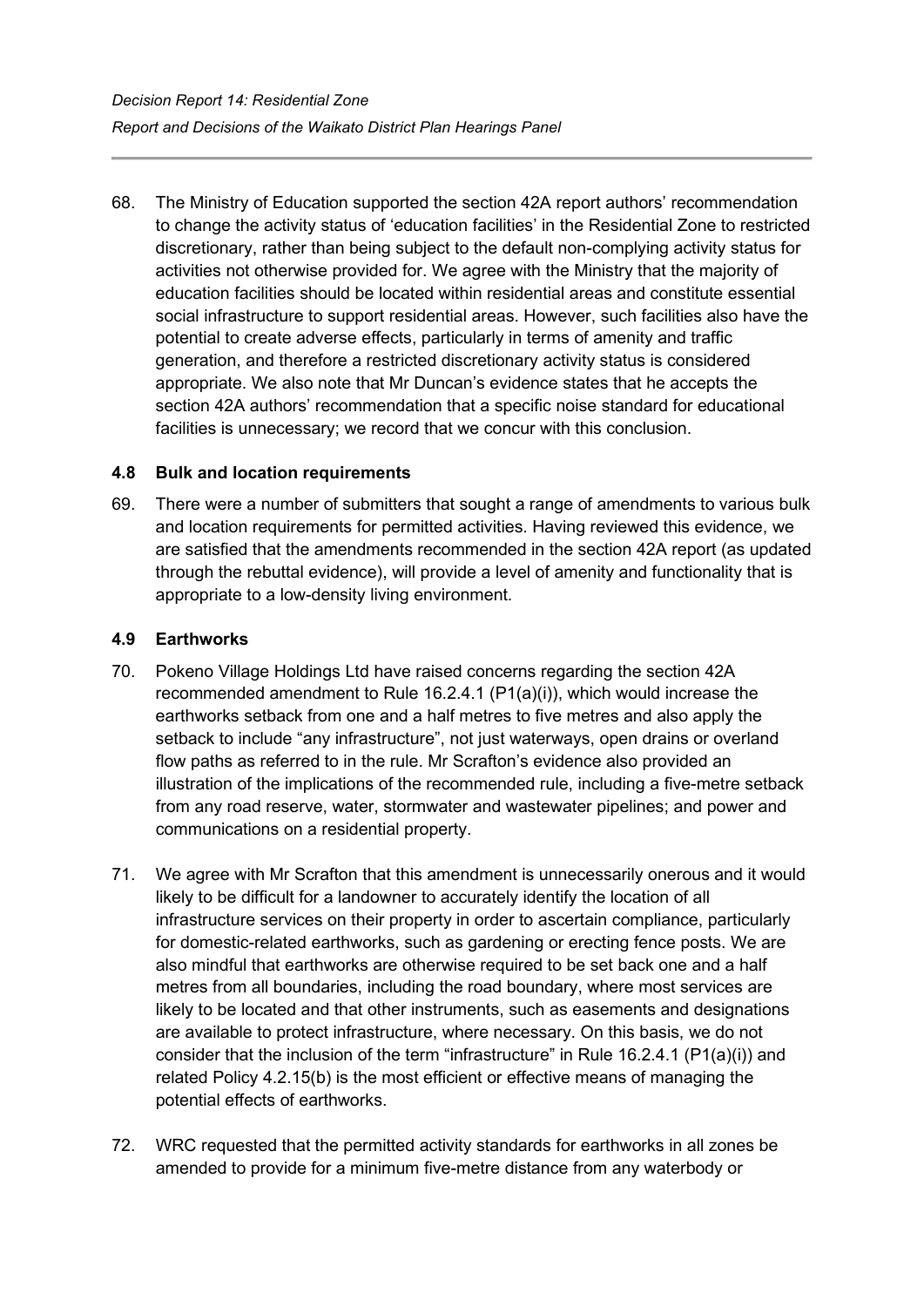overland flow path to align with the permitted rule in the Waikato Regional Plan as a 'precautionary approach'. On the basis of the amendments to Rule 16.2.4.1 P1(a)(vii) relating to the stabilisation and revegetation of earthworks, we do not consider that it is necessary to apply a precautionary approach of widening the setback from waterways when such works are already subject to compliance with relevant regional rule requirements.

## **4.10 Signs**

- 73. Waka Kotahi sought changes to Policy 4.4.7 Managing the adverse effects of signs, on the basis that illuminated, flashing or moving signs on roads (with a speed limit of over 50km) have the potential to reduce the safety and efficiency of state highways (and roads in general) and that such effects should be avoided. While we agree that potential adverse effects on traffic safety need to be considered, we are satisfied that this can be achieved through a restricted discretionary activity status (in accordance with Rules 16.2.7.1 and 16.2.7.2). On this basis, we are satisfied that Policy 4.4.7 should refer to 'discouraging', rather than 'avoiding' signs that may generate adverse effects from illumination, light spill, flashing, moving or reflection.
- 74. Waka Kotahi also requested some minor amendments to the Rule 16.2.7.2 P1 Signs Effects on traffic regarding reference to the maximum number of words, symbols or graphics on a sign, which we note Mr Matheson agreed with in his rebuttal evidence (albeit with slightly different wording). We agree with this amendment, however we prefer NZTA's suggested text that includes reference to 'graphics'.
- 75. Greig Metcalfe requested changes to Rule 16.2.7.1 P3 to insert additional permitted activity requirements to provide greater control over real estate signs in the Residential Zone. Considering the temporary nature of real estate signs and that they are anticipated to occur within a residential environment, we are not satisfied that additional controls on the dimensions and duration of such signs are necessary.

## **4.11 Rezoning requests**

76. A number of submitters, including Havelock Village Ltd, Blue Wallace Surveyors Ltd, Kāinga Ora, Pokeno Village Holdings Ltd, TFR, Annie Chen Shui, CSL Trust and Top End Properties and Simon Upton sought amendments to the Residential Zone provisions to provide better alignment with their submissions to rezone land in the PDP. These matters have been specifically considered in the context of Hearing 25: Rezoning and as such our decisions on those submission points should be referred to in relation to any subsequent changes to the Residential Zone provisions.

## **5 Conclusion**

77. The Panel accepts and or rejects the section 42A reports and the evidence filed by the submitters for the reasons provided in this Decision, collectively forming the section 32AA assessment informing this Decision.